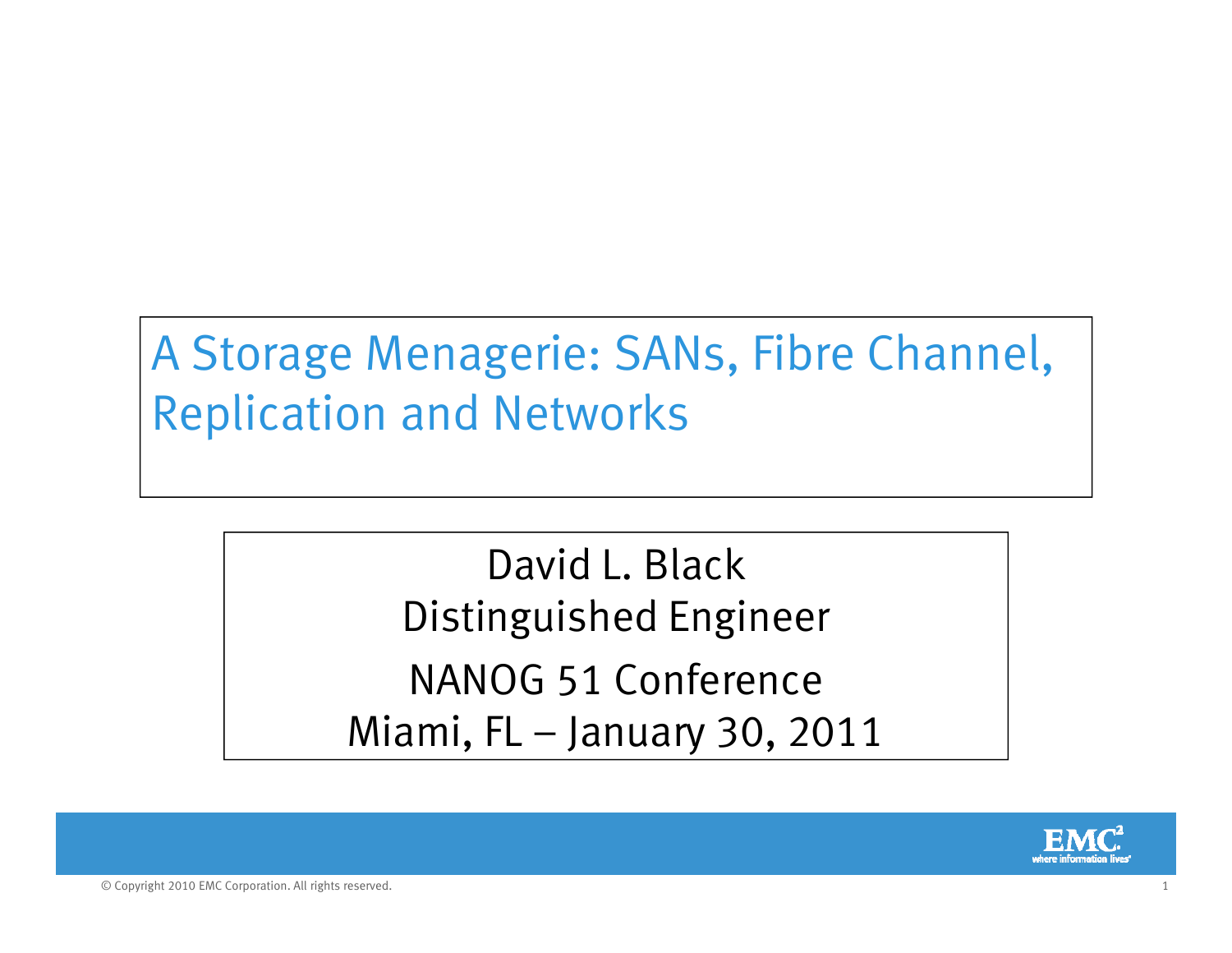### Storage Networking: NAS and SAN

- DAS: Direct Attached Storage (not networked)
- NAS: Network Attached Storage: File
	- $-$  Distributed filesystems: Serve files and directories
		- Shared access is default
	- $-$  NFS (Networked File System)
	- $-$  CIFS (Common Internet File System)
- SAN: Storage Area Network: Block
	- $-$  Distributed (logical) disks: Serve blocks
		- Non-shared access is default
		- $\bullet$  Sharing requires clustering (application, filesystem or volume mgr.)
	- $-$  SCSI (Small Computer System Interface)-based
		- Examples: iSCSI, Fibre Channel (FC)
- Focus of this talk: SAN technology, protocols and networks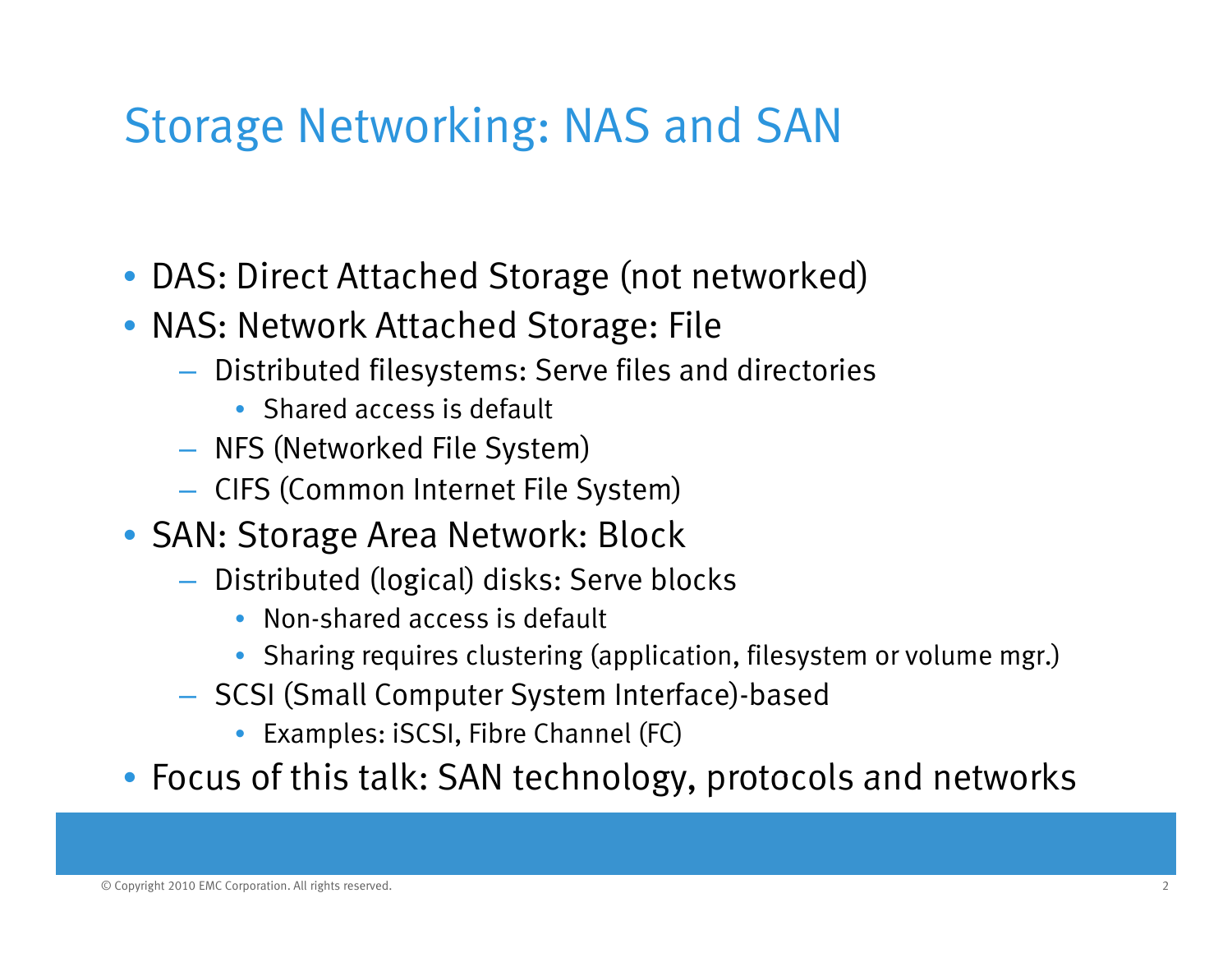### SAN Storage Arrays: Overview

- Make logical disks out of physical disks
	- Array contains physical disks, servers access logical disks
- High reliability/availability:
	- $-$  Redundant hardware, server-to-storage multipathing
	- $-$  Disk Failures: Data mirroring, parity-based RAID
	- $-$  Internal Housekeeping (e.g., disk scrubbing)
		- Can often predict failures (e.g., replace drives before they fail)
	- $-$  Power Failures: UPS used, entire array may be battery-backed
		- Ride through power glitches, orderly shutdown on power failure
		- Battery-backed write-back cache, may dump to disk on power failure
- Extensive storage functionality
	- $-$  Slice, stripe, concatenate, thin provisioning, dedupe, auto-tier, etc.
	- Snapshot, clone, copy, remotely replicate, etc  $-$  Snapshot, clone, copy, remotely replicate, etc.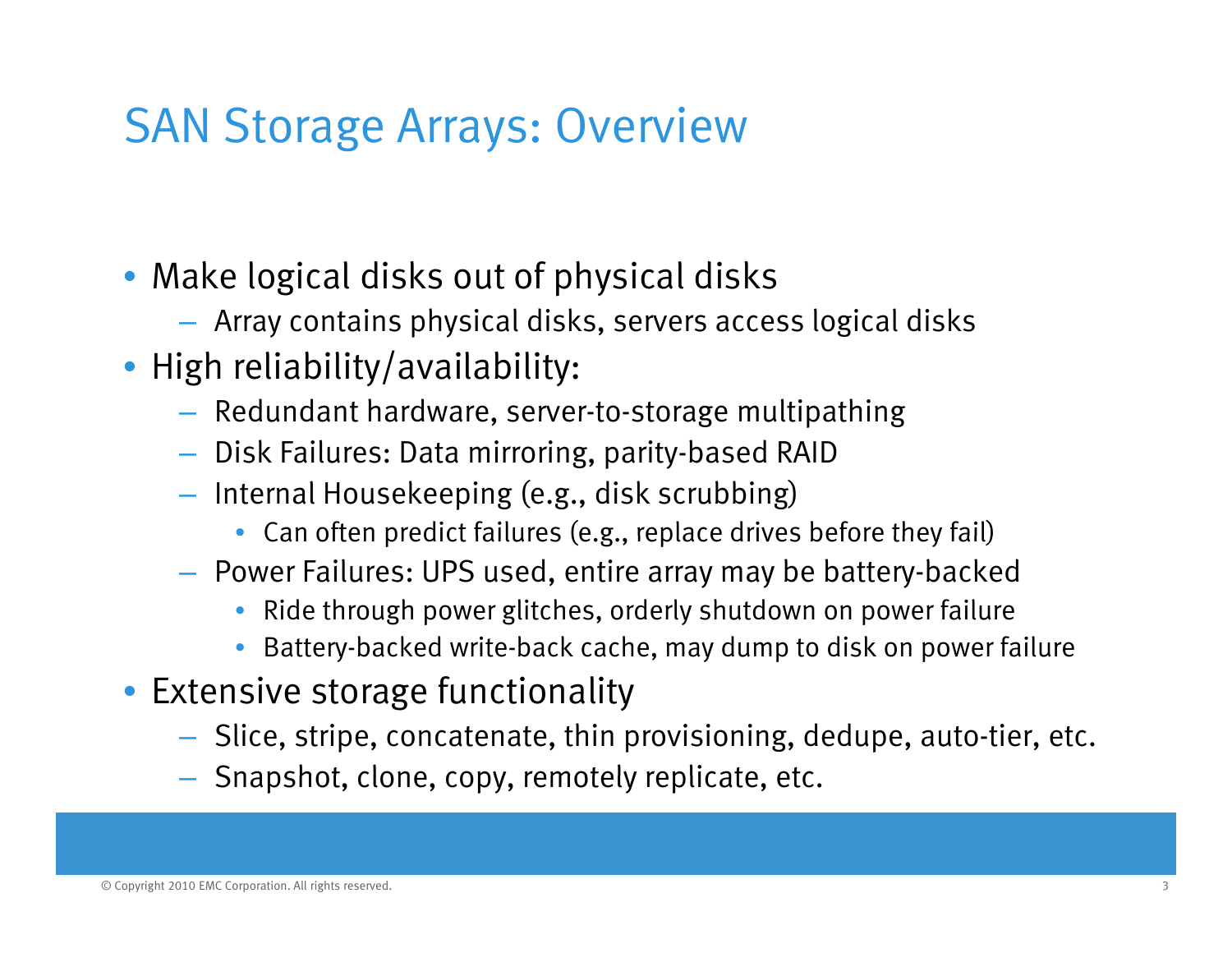### SAN Storage Arrays: Examples

### • Small SAN array: 3U rack-mount

- 8 Fibre Channel ports (up to 8Gb/sec each)
- Minimum: 4 disk drives, up to 2TB raw capacity/drive
- $-$  Expands to 75 drives, up to 150TB raw capacity
- Usable capacity depends on array configuration
- Very large SAN array: 10+ rack-sized cabinets
	- Up to 128 ports of 8Gb/sec Fibre Channel
	- 1Gb/sec and 10Gb/sec Ethernet also available
	- Up to 2400 drives, 2PB max usable capacity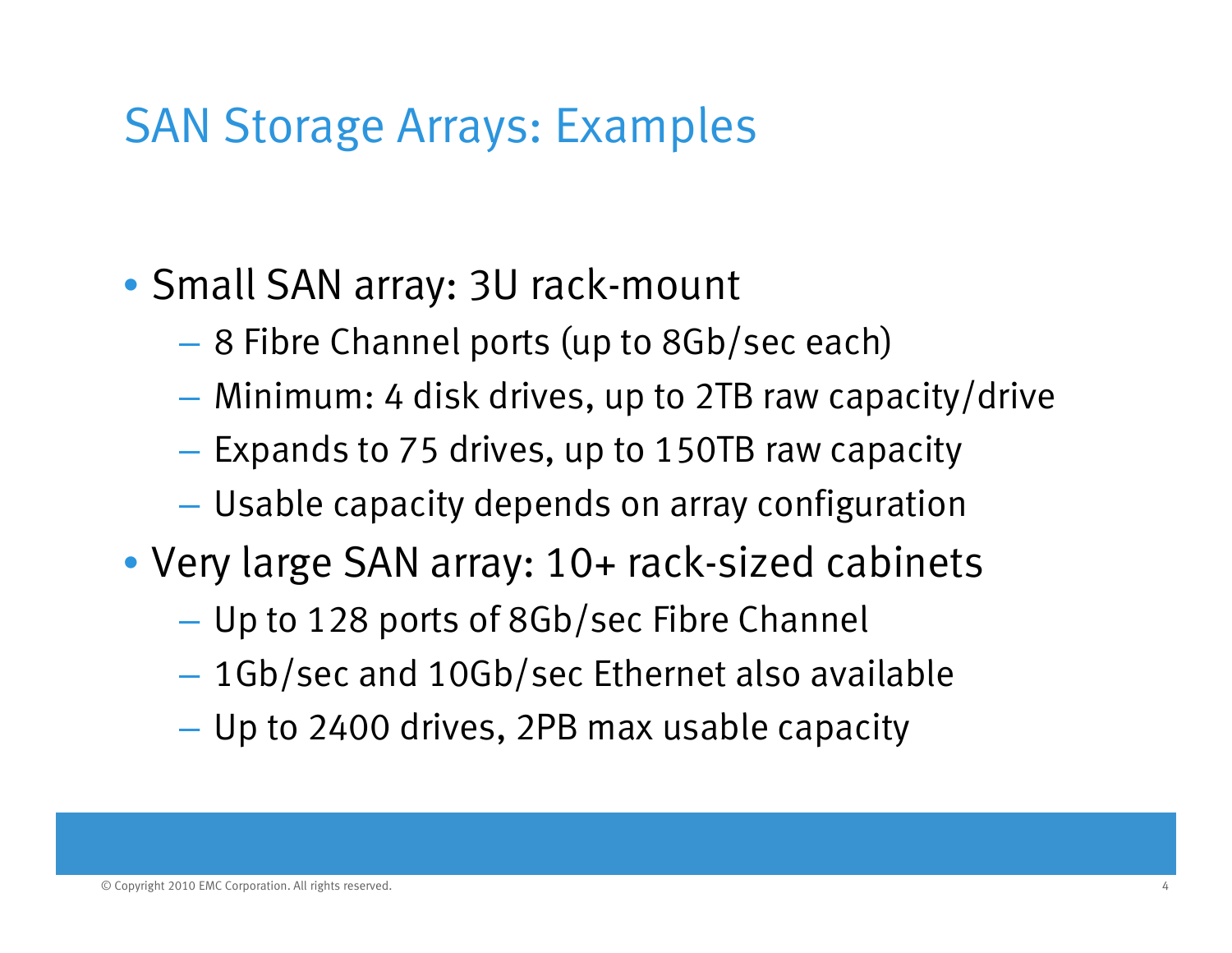### Storage Protocol Classes



#### Server to Storage Access

- SAN: Fibre Channel, iSCSI
- $\bullet$ NAS: NFS, CIFS

#### Storage Replication

- Array to Array, primarily SAN
- $\bullet$  Often based on server to storage protocol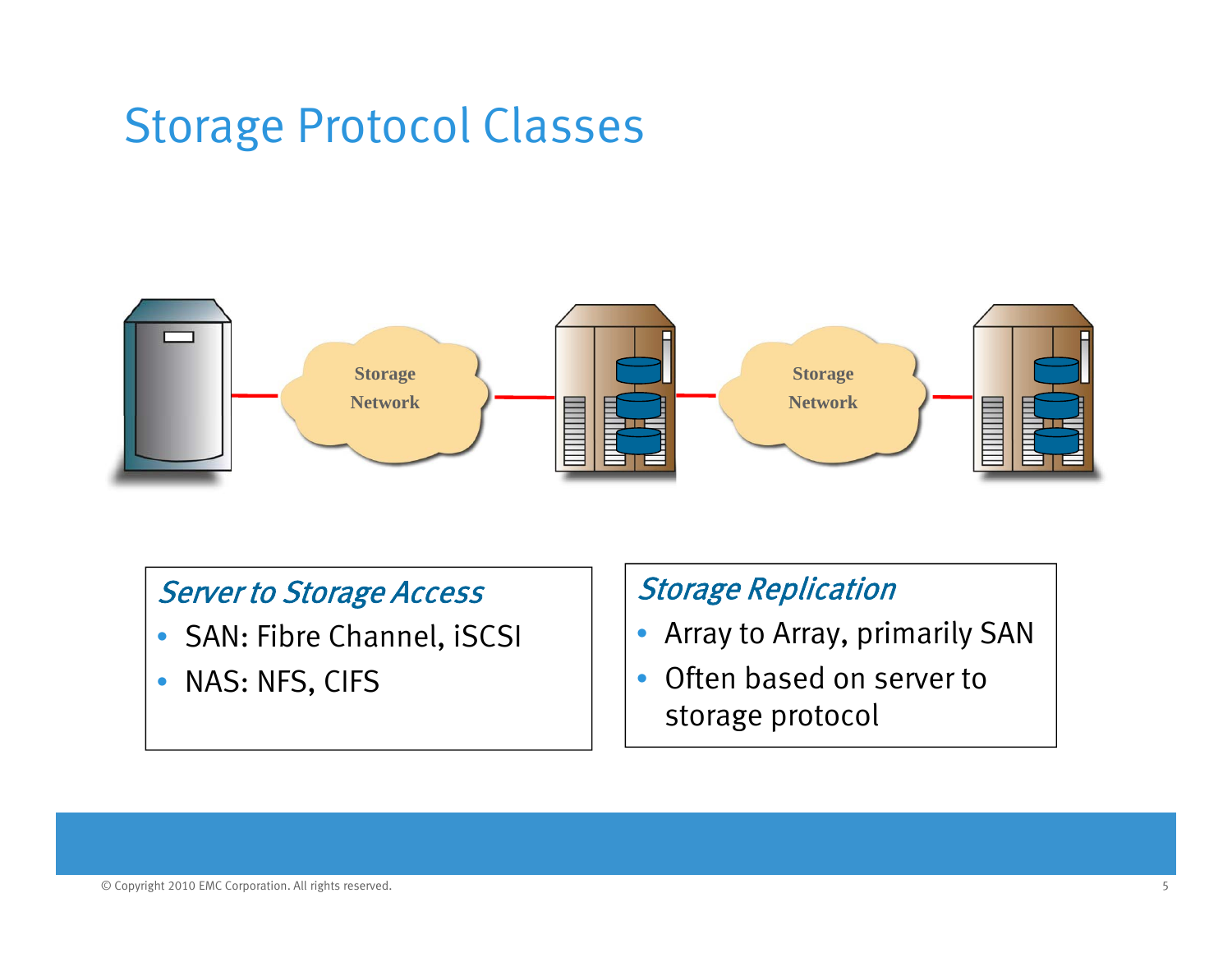### Why Storage Replication?

- Disasters Happen:
	- Power out
	- Phone lines down
	- Water everywhere
- The Systems are Down!
- The Network is Out!
- This is a problem ...

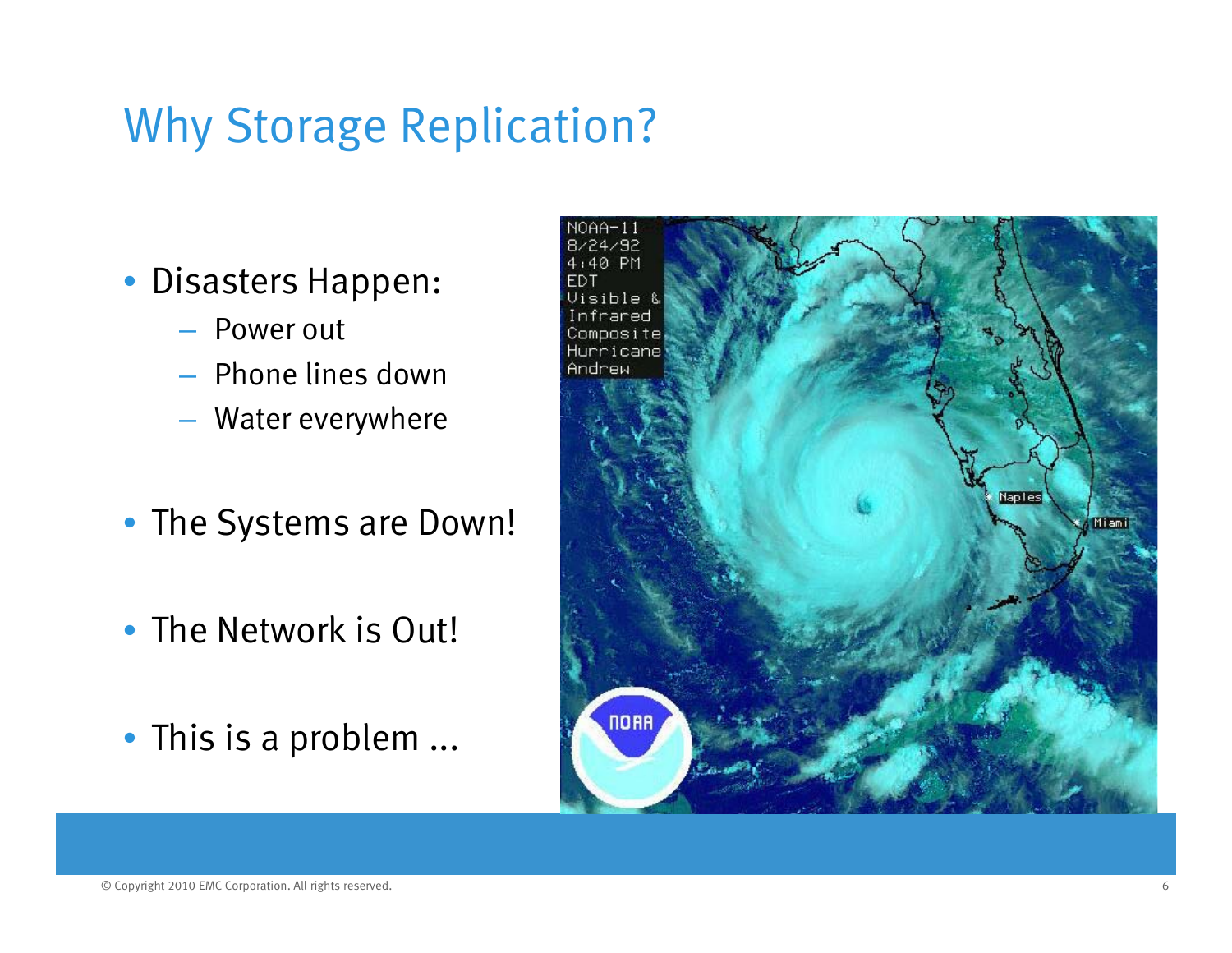### Storage Replication Rationale

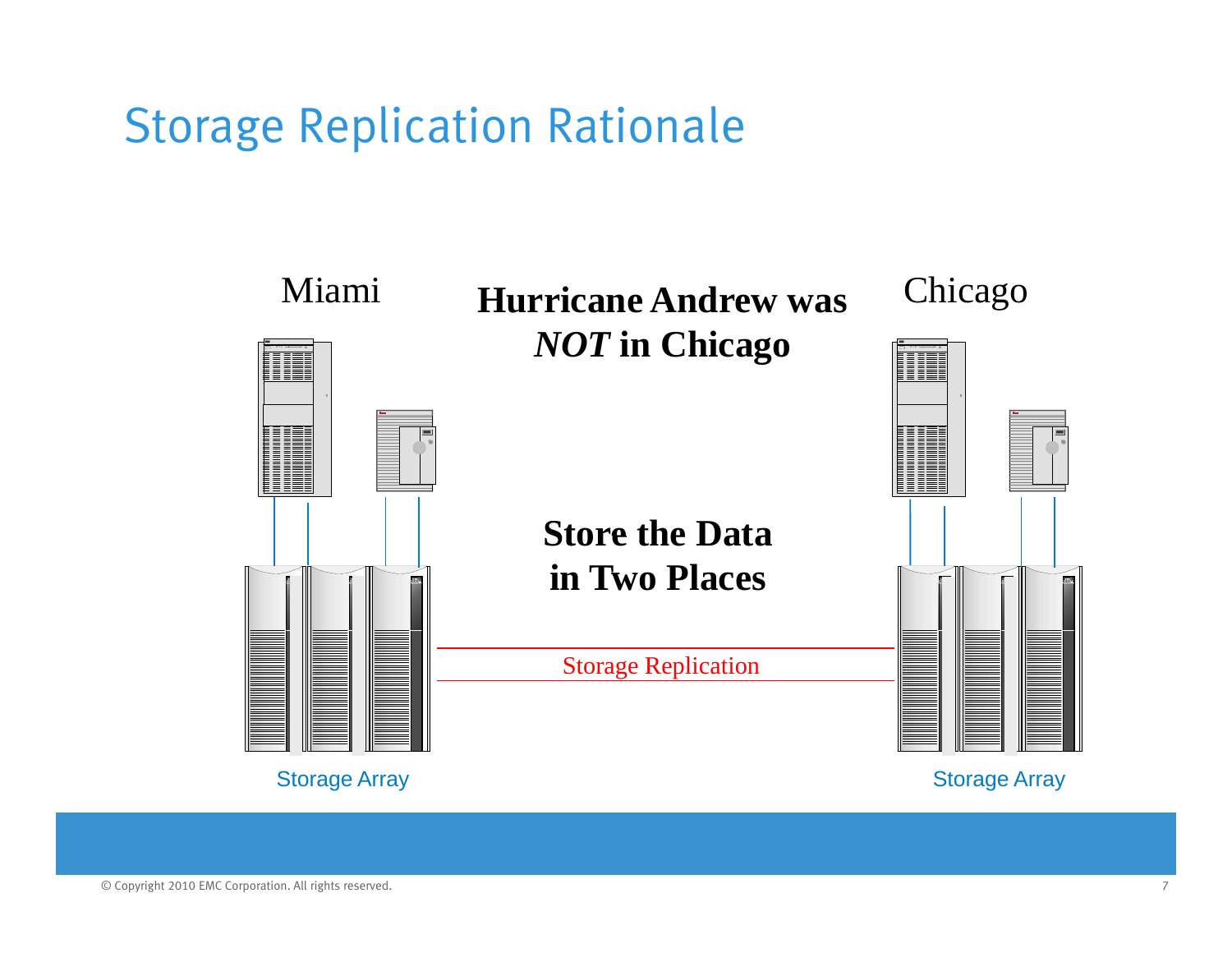### Storage Replication: 2 Types

• Synchronous Replication: Identical copy of data

- $-$  Server writes not acknowledged until data replicated
- $-$  Distance limited: Rule of thumb 5ms round-trip or 100km (60mi)
- $-$  Failure recovery: Incremental copy to resychronize
- Asynchronous Replication: Delayed consistent copy of data
	- $-$  Server writes acknowledged before data replicated
	- Used for higher latencies, longer distances (arbitrary distance ok)
	- $-$  Data consistency after failure: Manage replicated writes
- Replication often based on access protocol (e.g., FC, iSCSI)
	- $-$  Additional replication logic for error recovery, data consistency, etc.
	- $-$  Resulting replication protocol is usually vendor-specific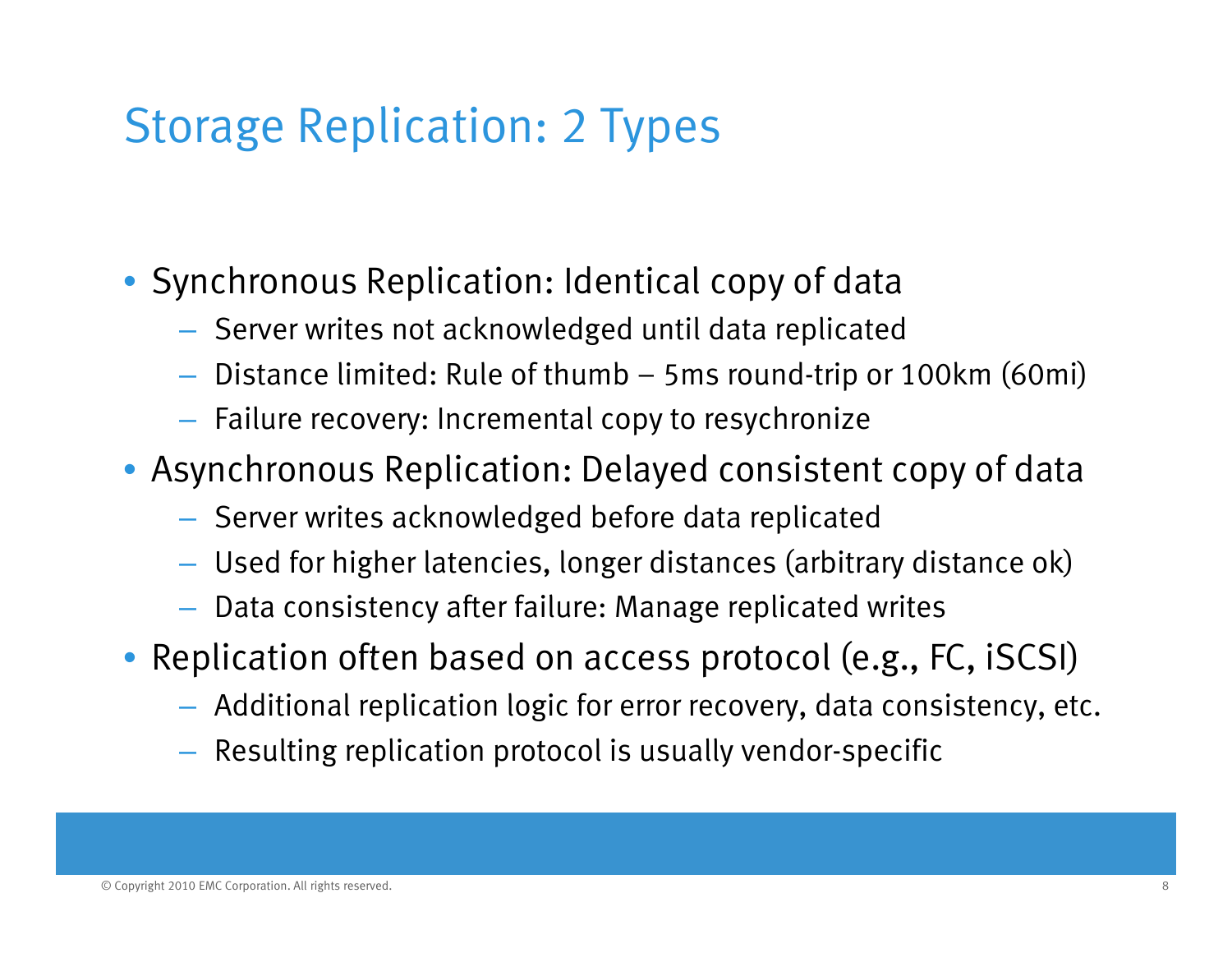### Storage Replication and Network Failures

- Initial Reaction: Ignore network failure, hope it goes away
	- $-$  It often does  $\mathfrak{S},$  but sometimes it doesn't  $\,\mathfrak{\Theta}$
	- $-$  Worst case: Initial indication of rolling site disaster  $\,\circledS\,$   $\,\circledS\,$
- Failure goes away: Resume storage replication, catch up
	- $-$  Don't recopy all the data !! (bad protocol design)
	- $-$  Track what still needs to be replicated (e.g., bitmap, log)
- Site Disaster: Ensure remote data copy is consistent
	- Consistent data copy = Possible "power-fail" data image
		- Formal Requirement: Dependent write consistency
		- •Database example: Data table write depends on transaction log write
	- $-~$  All replication: Turn on/off consistently (with respect to server I/O)
		- May involve multiple arrays at each site, each with own network connections
	- Asynchronous replication: Organize replicated writes
		- Ordered log of writes: Ok at small to medium scale
		- Larger scale: Group writes, apply groups atomically at remote site •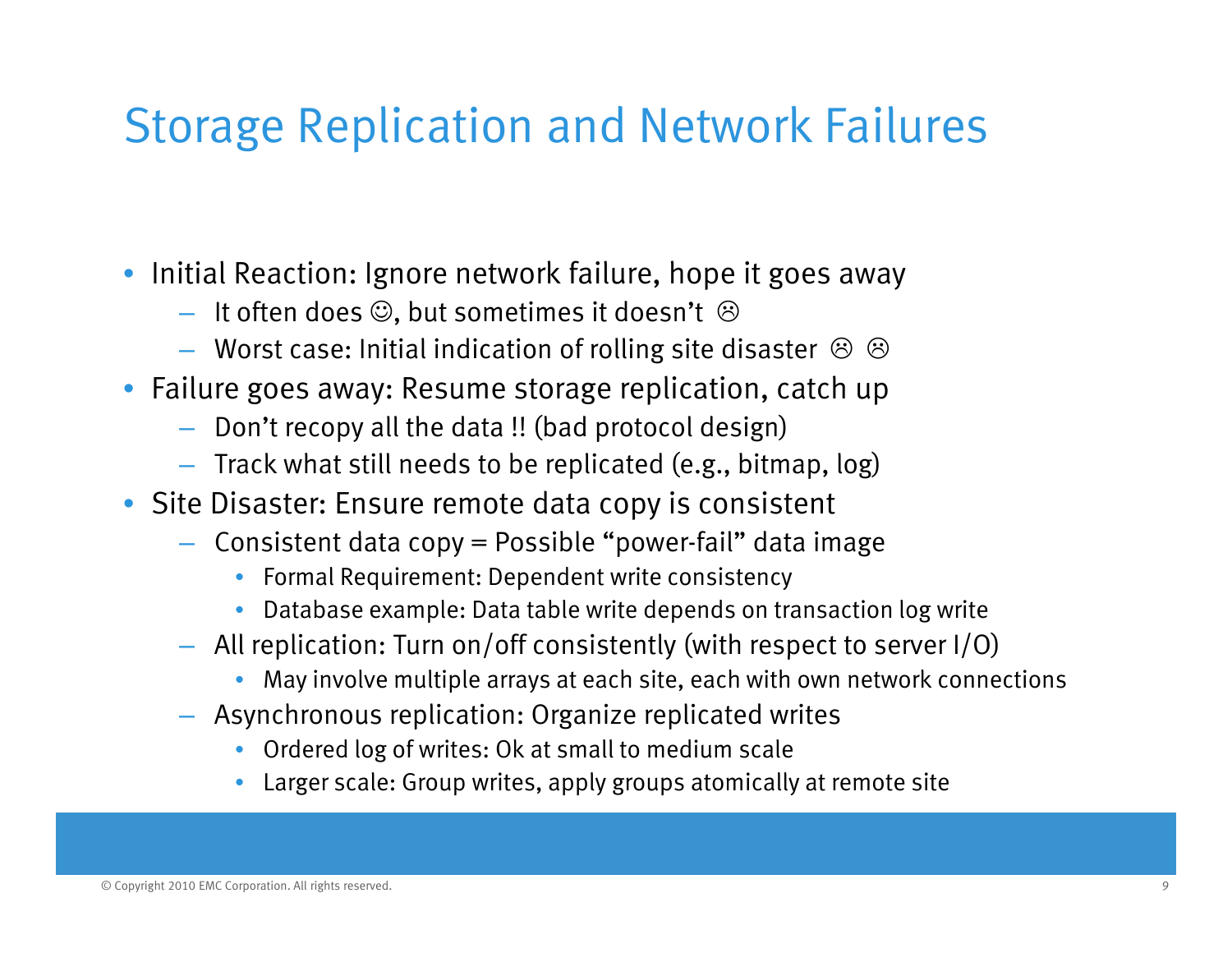### Storage Replication: Network Sizing

- Characterize (measure) the I/O workload
	- $-$  Measuring I/O traffic beats guessing almost every time  $\odot$
- Synchronous replication: Size network for worst case
	- $-$  1/0 outruns network: Servers slow down  $\circledcirc$
	- Provide network capacity to handle peak I/O load
- Asynchronous replication: Size network to limit data loss
	- I/O outruns network: Data queue builds up in source array
		- $\bullet$ No immediate impact on servers
		- $\bullet$  Disaster: Data queue and data in flight are both lost
	- Limit data loss by limiting size of source data queue
		- RPO: Recovery Point Objective (typically measured in minutes/seconds)
		- •Maximum RPO = Maximum amount of data that may be lost on disaster
	- Provision network capacity to limit source data queue size
		- Plus headroom for unexpected traffic peaks, anticipated growth
- Related term: RTO (Recovery Time Objective)
	- $\,$  RTO  $=$  Wall clock time required to restore application(s) after disaster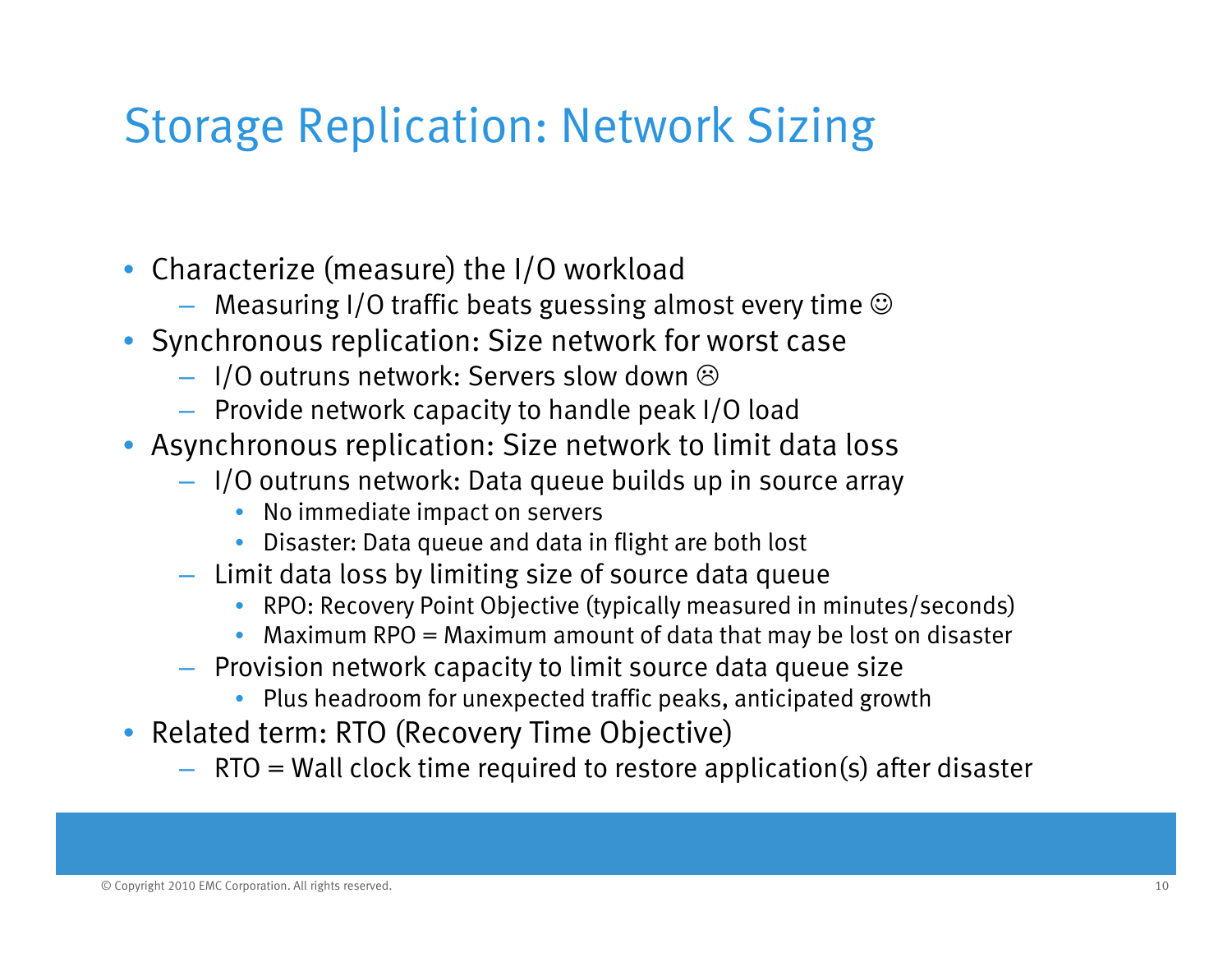The SCSI Protocol Family: Foundation of SAN Storage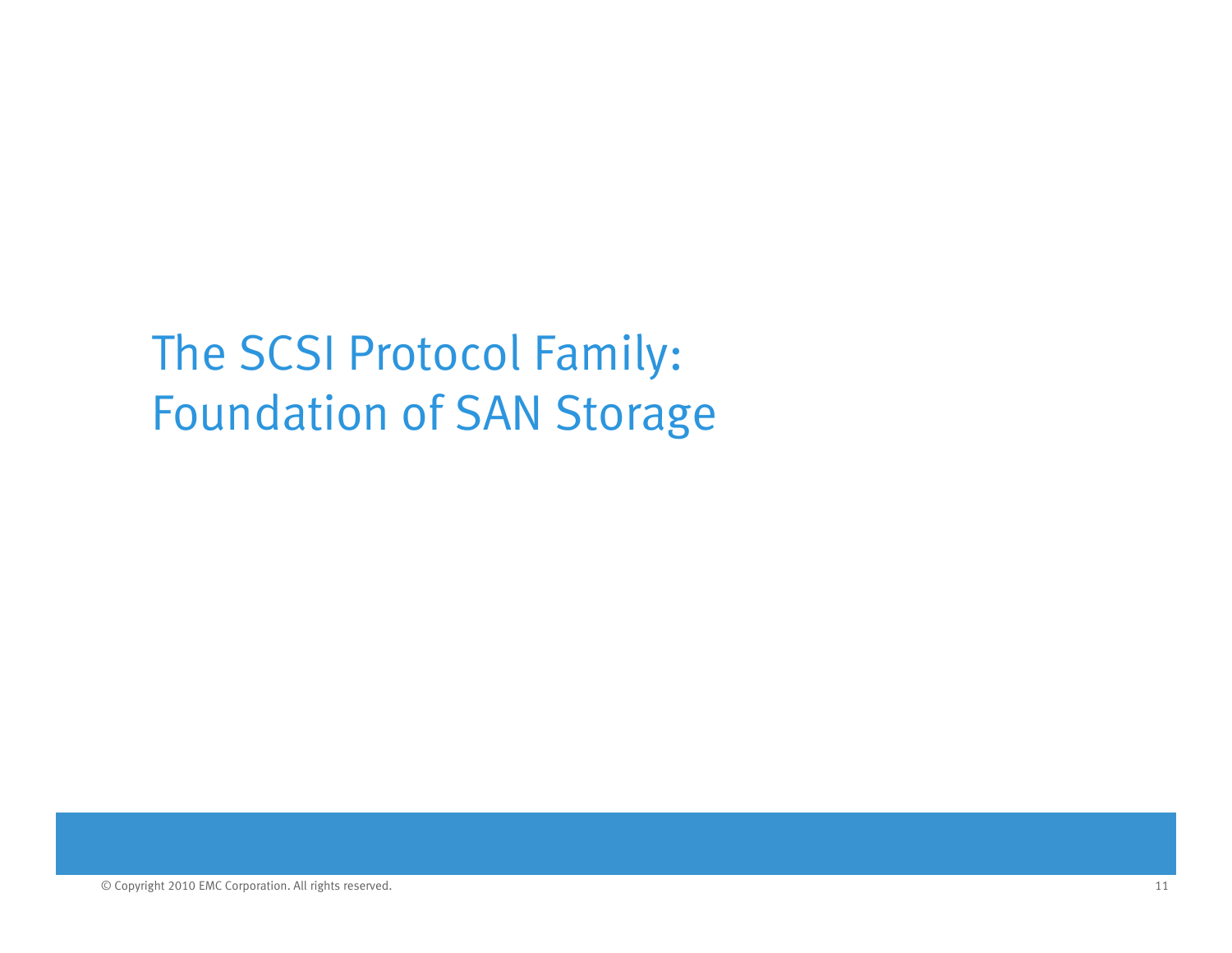### SCSI ("scuzzy")

- SCSI = Small Computer System Interface
	- $-$  But used with computers of all sizes
- Client-server architecture (really master-slave)
	- $-$  Initiator (e.g., server) accesses target (storage)
	- $-$  Target is slaved to initiator, target does what it's told
- Target could be a disk drive
	- Embedded firmware, no admin interface
	- $-$  Resource-constrained by comparison to initiator
		- SCSI target controls resources, incl. data transfer (e.g., write)
- I/O performance rule of thumb: Milliseconds Matter
	- 5ms round-trip delay can cause visible performance issue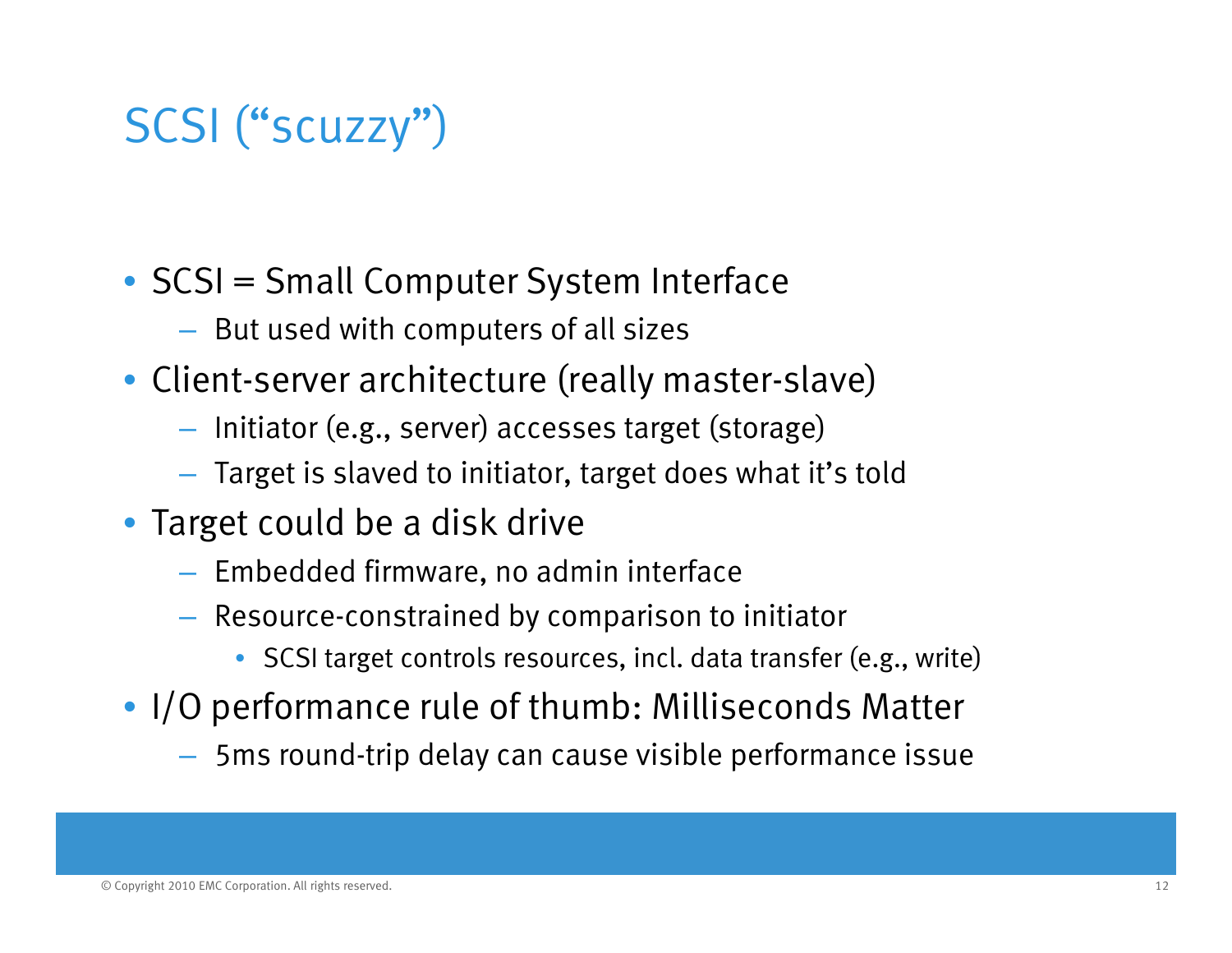### SCSI Architecture

- SCSI Command Sets & Transports
	- SCSI Command sets: I/O functionality
	- $\,$  SCSI Transports: Communicate commands and data
	- $-$  Same command sets used with all transports
- Important SCSI command sets
	- Common: SCSI Primary Commands (SPC)
		- All SCSI devices (e.g., INQUIRY, TEST UNIT READY)
	- Disk: SCSI Block Commands (SBC)
		- Concurrent block-addressed I/O commands for disks, storage arrays
	- Tape: SCSI Stream Commands (SSC)
		- Single stream of I/O commands to tape device
- SCSI Transport examples
	- FC: Fibre Channel (via SCSI Fibre Channel Protocol [FCP])
	- iSCSI: Internet SCSI
	- SAS: Serial Attached SCSI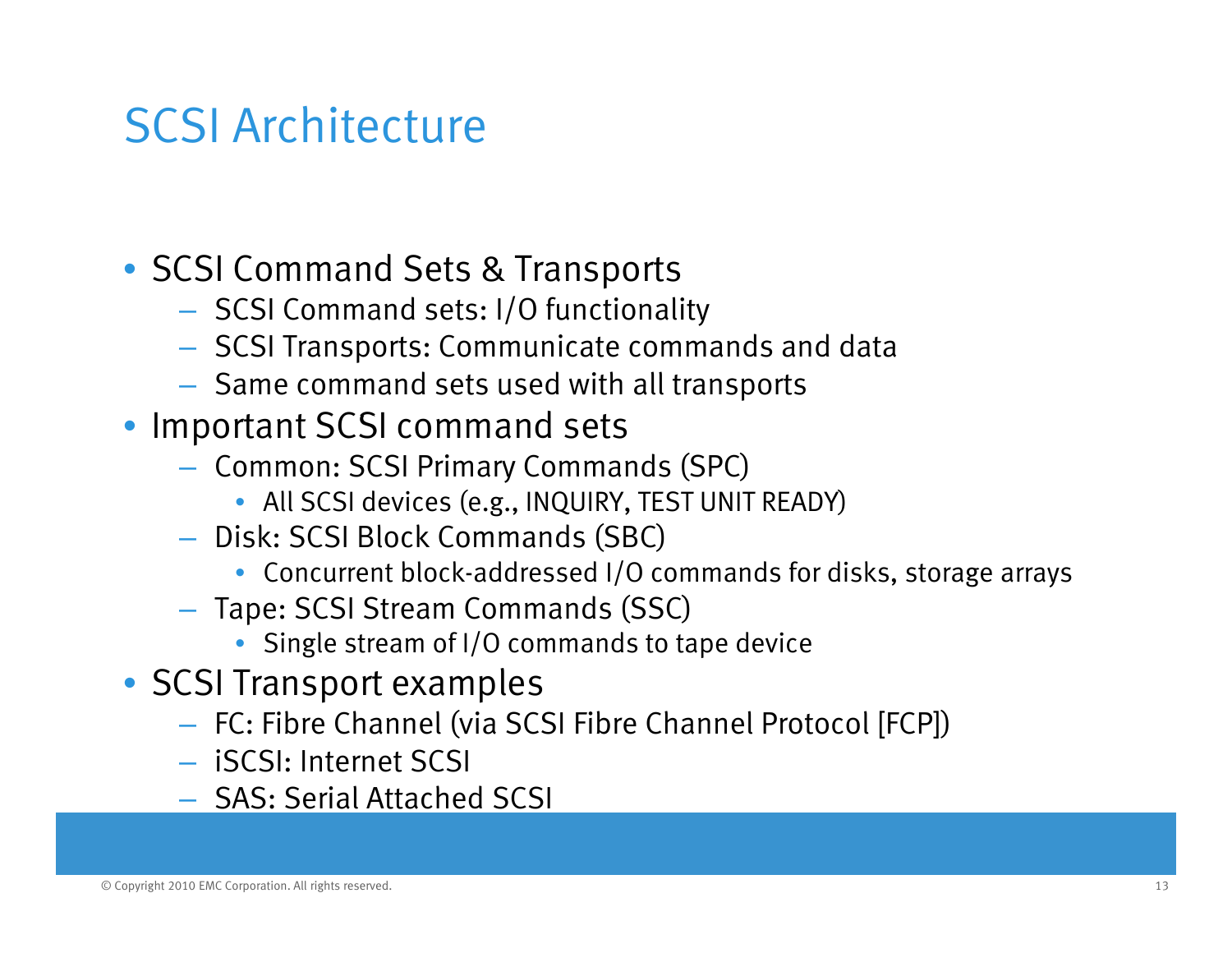### The SCSI Protocol Family

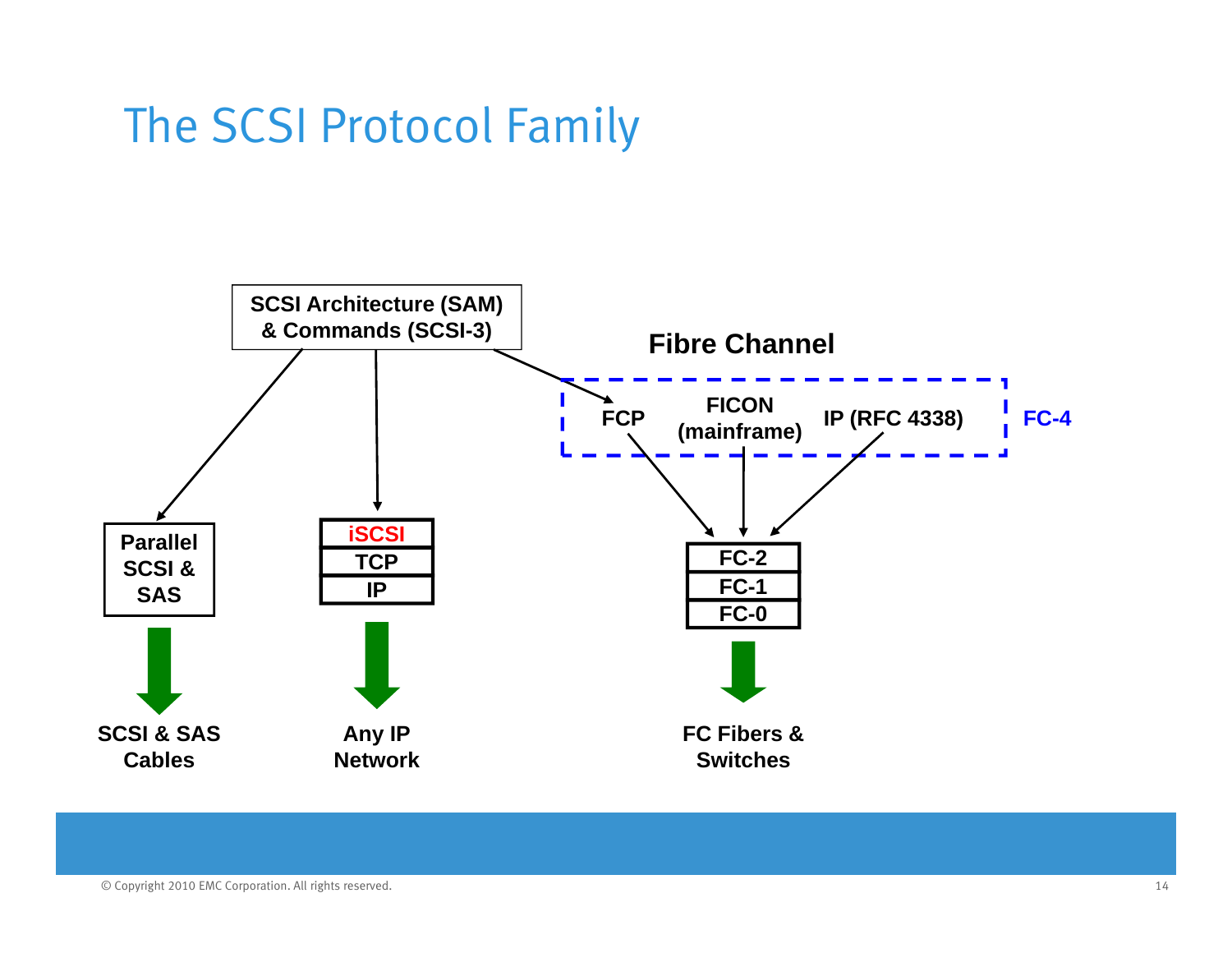### The SCSI Protocol Family and SANs

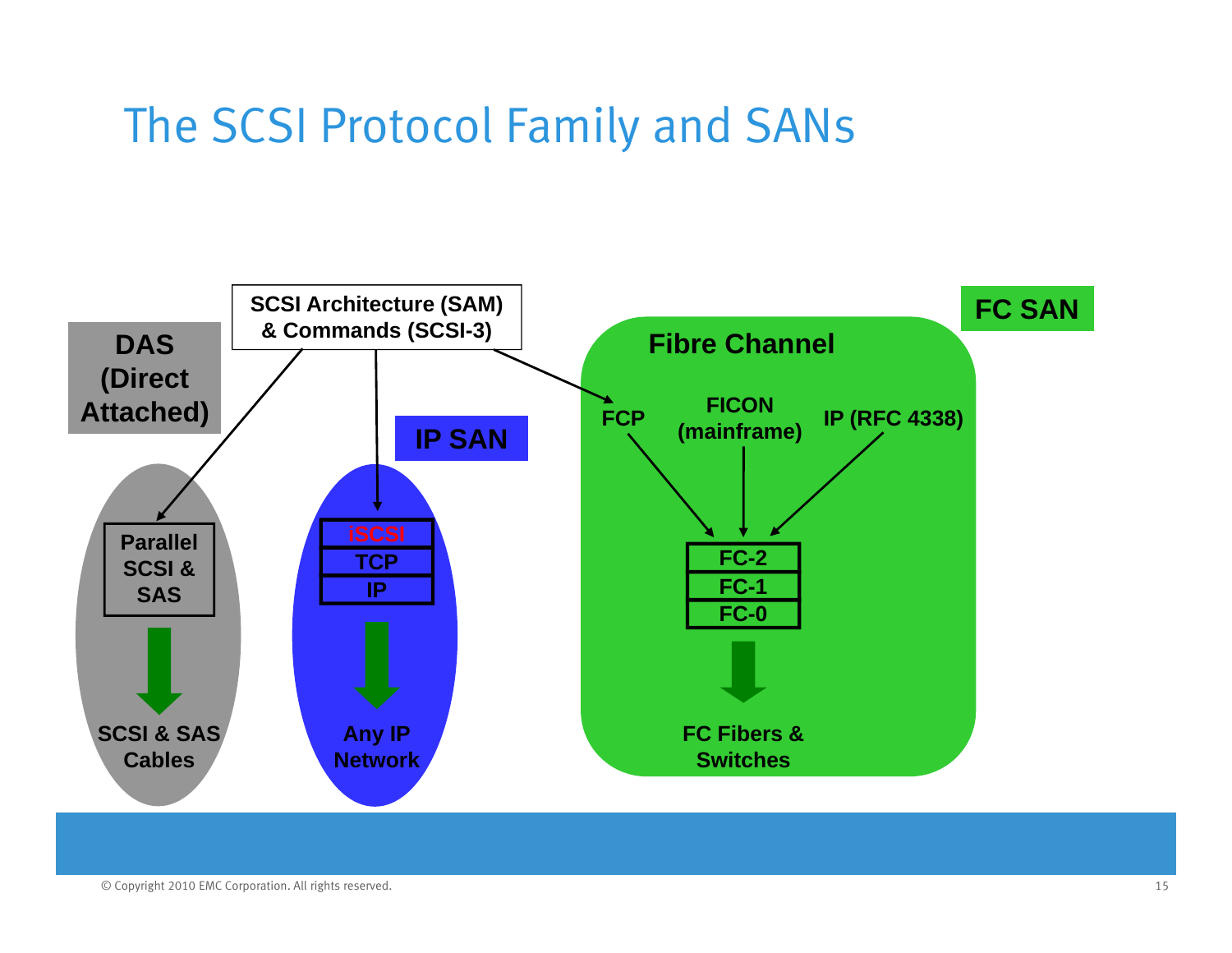### IP SAN: iSCSI

- SCSI over TCP/IP
	- TCP/IP encapsulation of commands
	- TCP/IP data transfer service (for read/write)
	- Communication session and connection setup
		- $\bullet$ Multiple TCP/IP connections allowed in a single iSCSI session
	- $-$  Task management (e.g., abort command) & error reporting
- Typical usage: Within data center (1G & 10G Ethernet)
	- 1G Ethernet: Teamed links common when supported by O/S
- Separate LAN or VLAN recommended for iSCSI traffic
	- Isolation: Avoid interference with or from other traffic
	- Control: Deliver low latency, avoid spikes if other traffic spikes
	- $-$  Not strictly required, but helps in practice
- Data Center Bridging (DCB) Ethernet helps w/VLAN behavior
	- Reduces/avoids interference among VLANs
	- Use Ethernet Pause on links without VLANs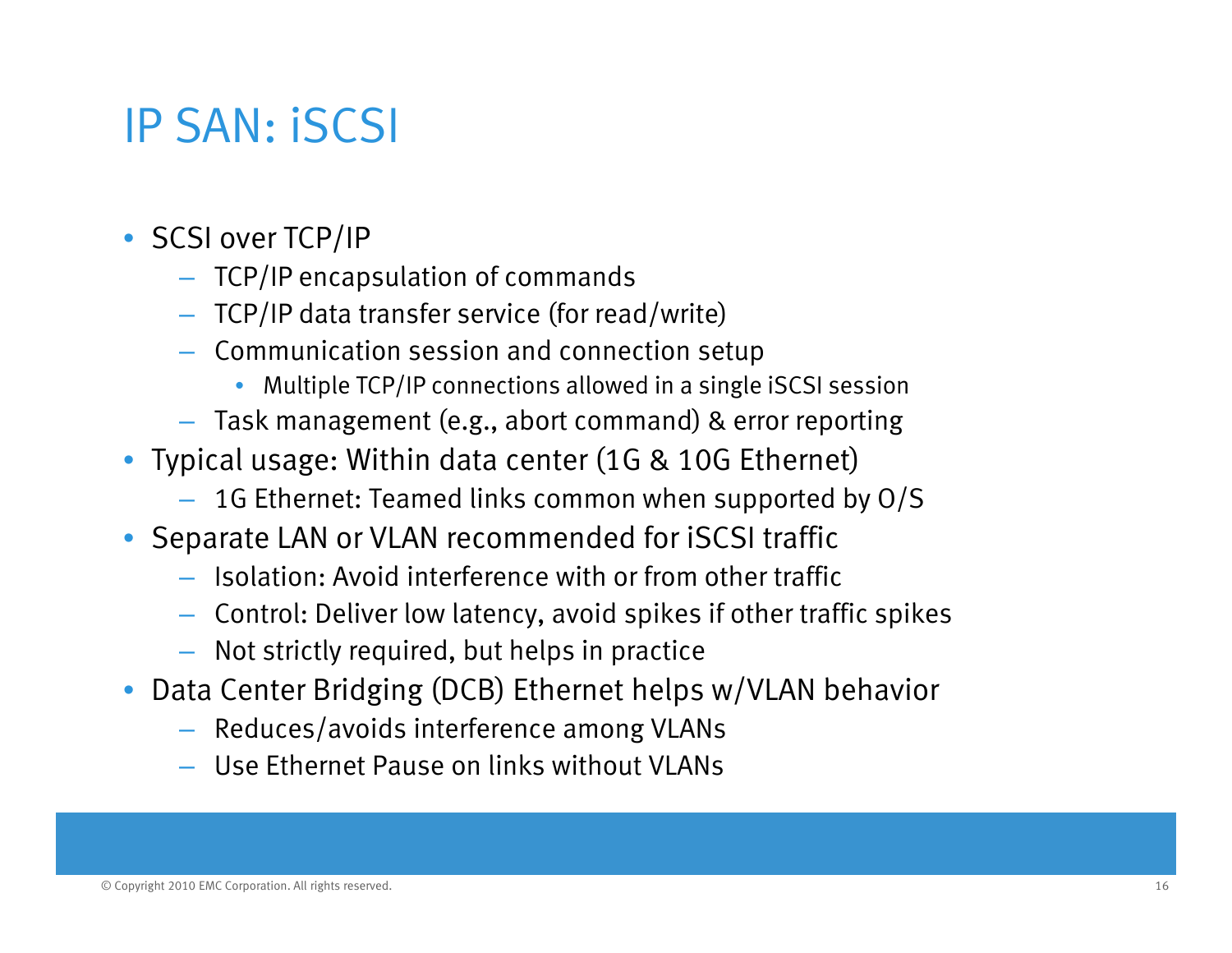### iSCSI Example: Live Virtual Machine Migration Move running Virtual Machine across physical servers



© Copyright 2010 EMC Corporation. All rights reserved. 17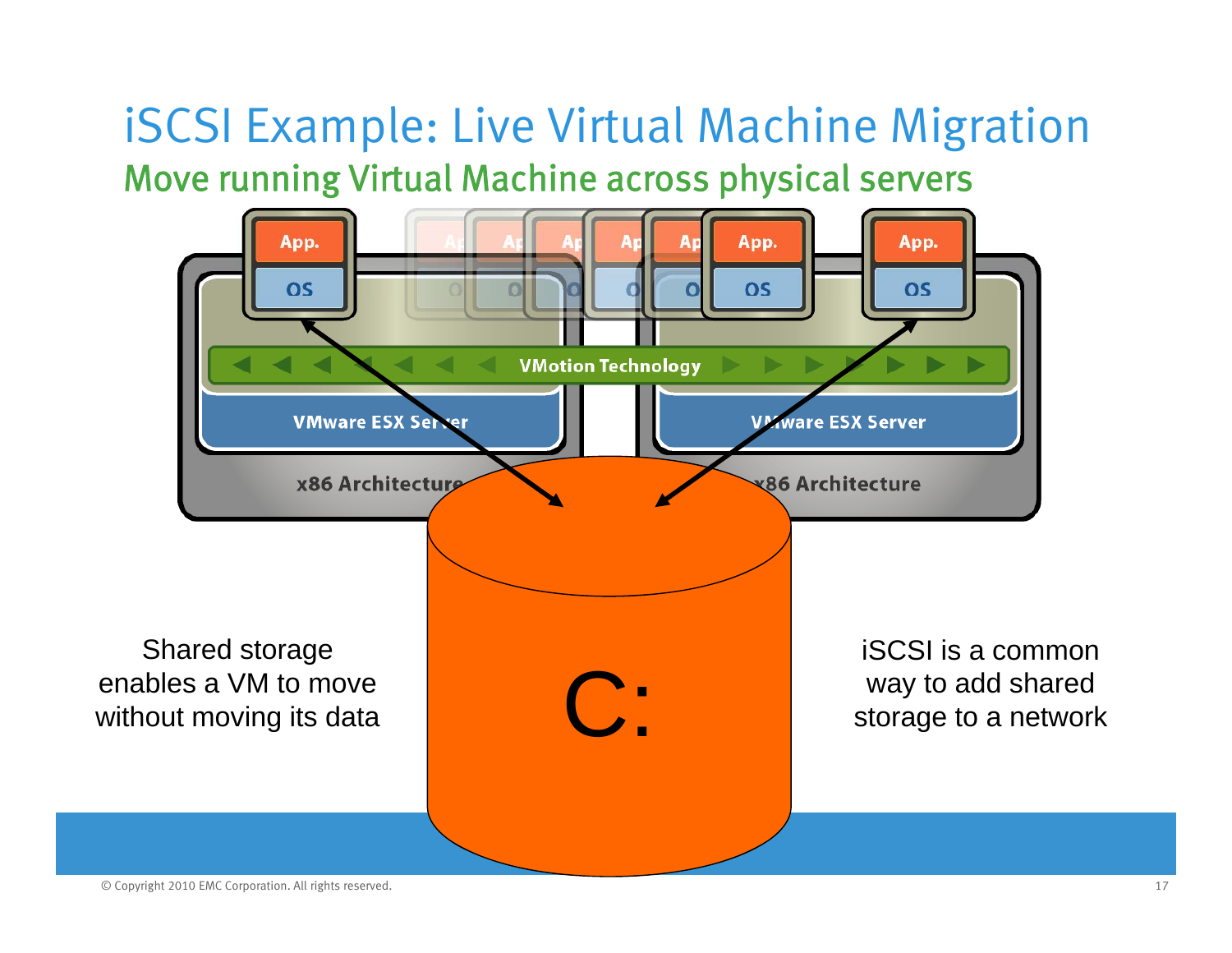### The SCSI Protocol Family and Fibre Channel

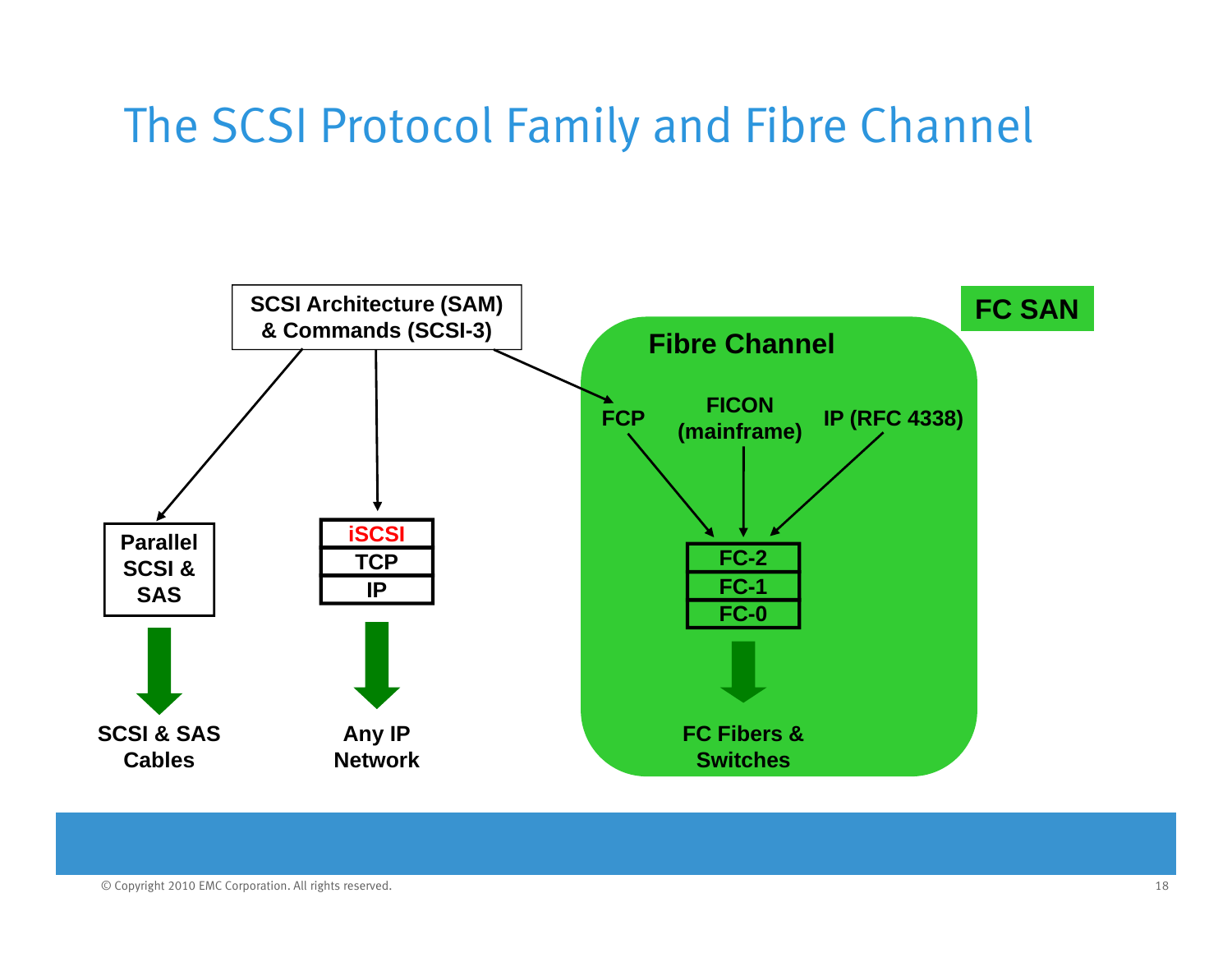### Fibre Channel: Introduction

### • FC Communication: Based on frames

- Frame Header: 24 bytes
- $-$  Frame Payload: Up to 2112 bytes (holds at least 2kB of data)

#### • FC ports have types

- $-$  N\_Ports: Servers or Storage
- $-$  F\_Ports: Switch ports to communicate with N\_Ports
- $-$  <code>E\_Ports:</code> Switch ports to communicate with switches  $\,$
- FC ports and switches assembled into a "Fabric"
	- $-$  Frame routing: FSPF (FC Fabric adaptation of OSPF)
	- – $-$  Fabric switch count limit: 239 (current practice: ~60)
	- Fabric supports server/storage port discovery & management
- Fabric scale: Up to thousands of ports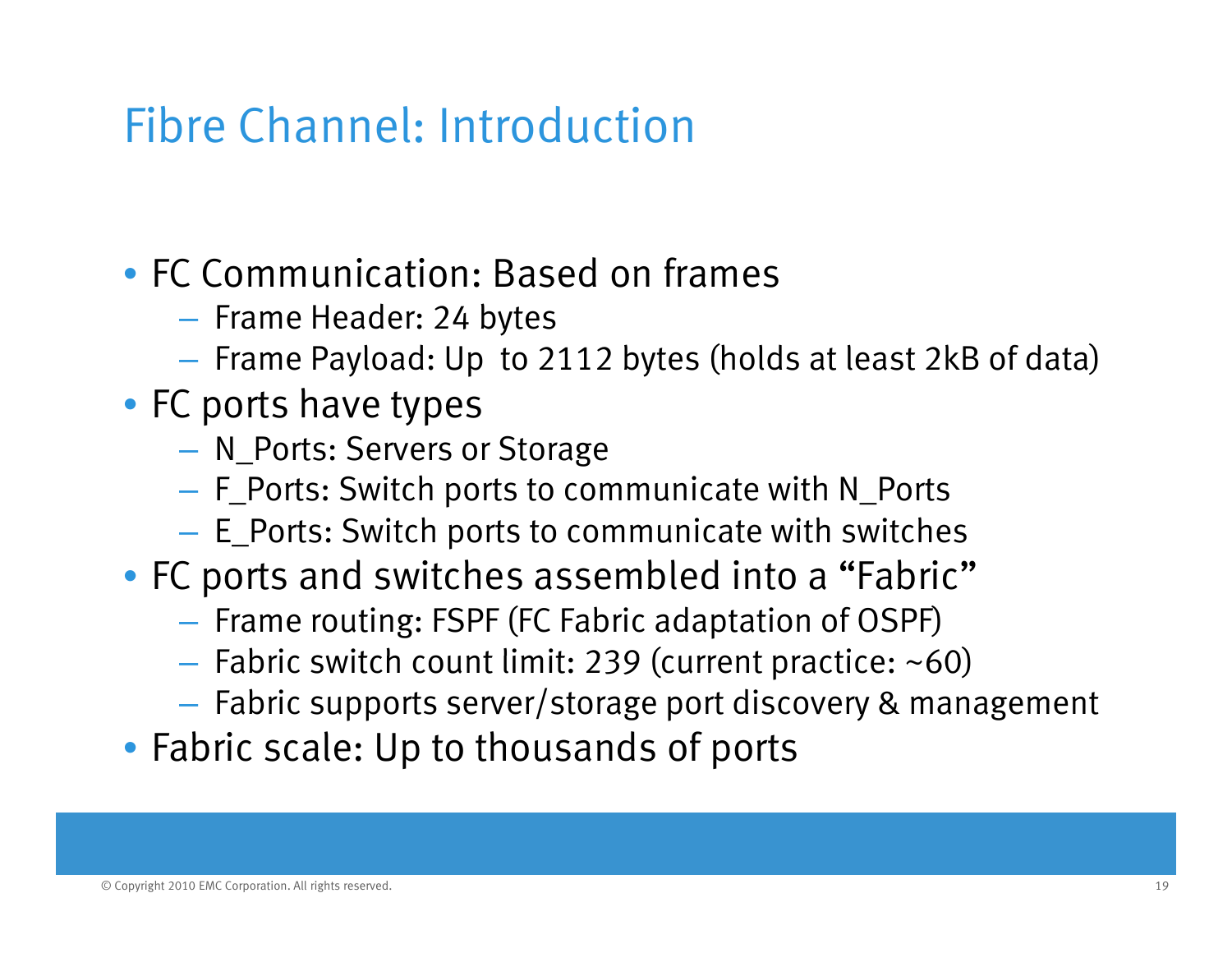### Native FC Links

- SAN FC links: Always optical
	- $-$  FC disk drive interfaces are different (copper, no shared access)
- Link encoding: 8b/10b (Like 1Gig Ethernet)
	- $-$  Error detection, Embedded synchronization
	- Control vs. data word identification
- Links are always-on (IDLE control word)
- Speeds: 1, 2, 4, 8 Gbit/sec (single lane serial)
	- New: "16" Gbits/sec uses 64b/66b, not 8b/10b (32GFC is next)
	- Limited inter-switch use of 10Gbit/sec (also uses 64b/66b)
- Credit based flow control (not pause/resume or XON/XOFF)
	- $-$  Buffer credit required to send (separate credit pool per direction)
	- $-$  FC link control operations return credits to sender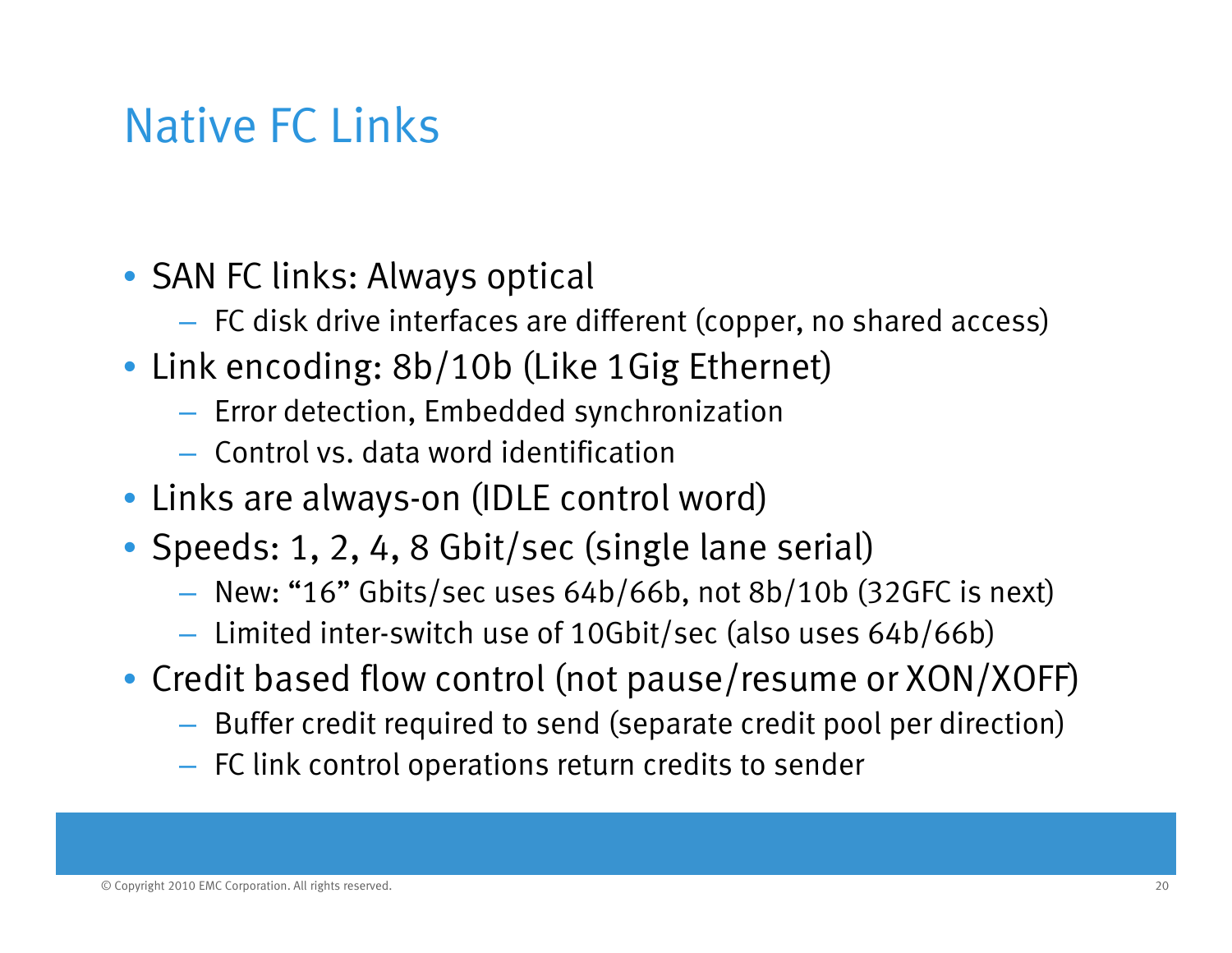### FC timing and error recovery

• Strict timing requirements

- R\_A\_TOV: Deliver FC frame or destroy it (typical: 10sec)
	- Failure to do so can corrupt data due to FC exchange ID reuse
- Timeout budget broken down into smaller per-link timeouts
	- $\bullet\;$  <code>E\_D\_TOV,</code> typical 1sec (round trip), also used to detect link failures
- Heavyweight error recovery: No reliable FC transport protocol
	- $-$  Disk: Retry entire server I/O (30sec or 60sec timeout is typical)
	- $-$  Tape: Stop, figure out what happened and continue from there
		- Streaming tape drive stops streaming (ouch!)
- FC is \*very\* drop-sensitive
	- $-$  Congestion: Overprovision to avoid congestion-induced drops
	- $-$  Errors: Rule of thumb: 10<sup>–15</sup> BER(Bit Error Rate) or better
		- Native FC optics in data centers run at  $10^{-18}$  BER or better
- Reminder: SCSI I/O is \*very\* latency sensitive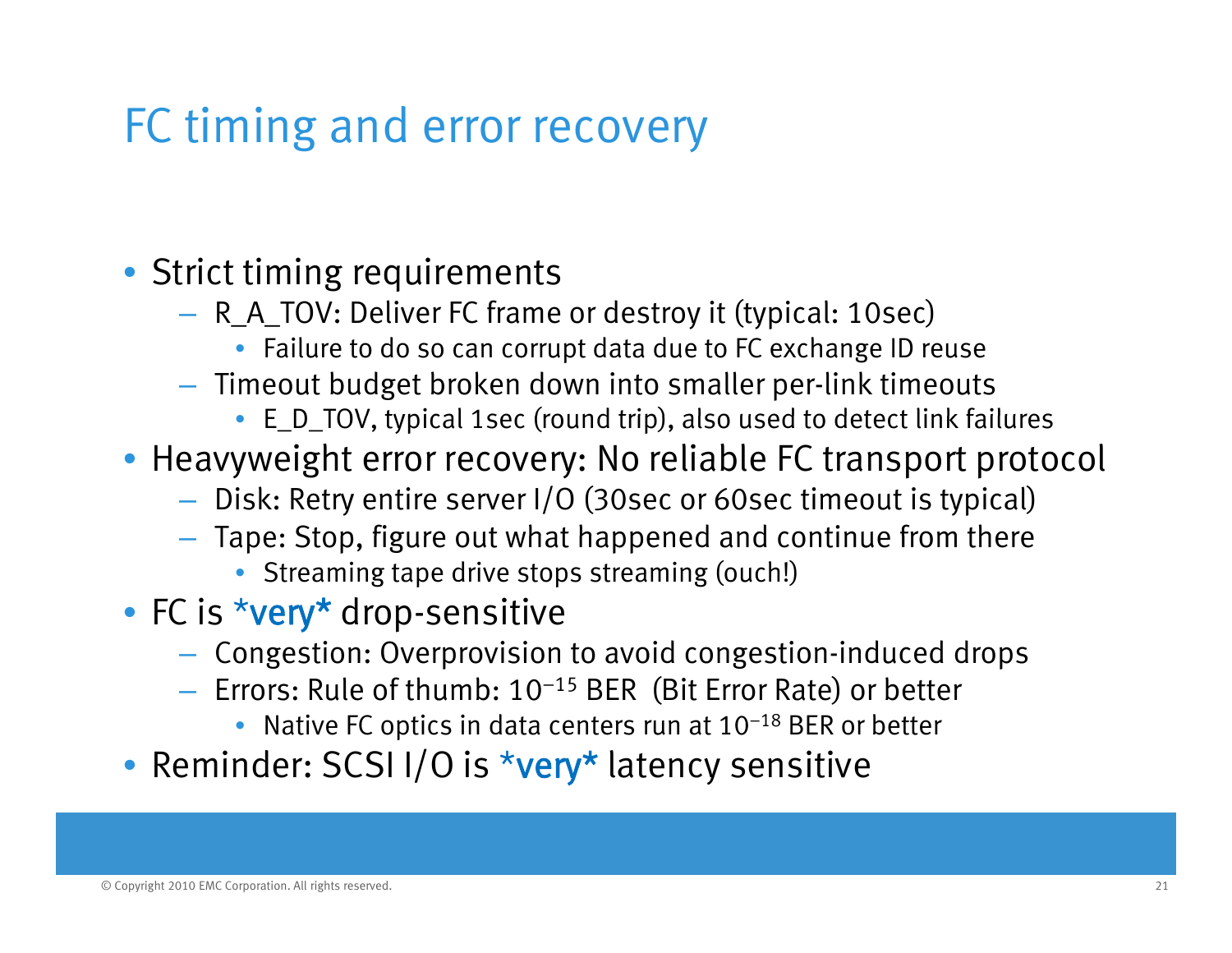### The SCSI Protocol Family and Fibre Channel

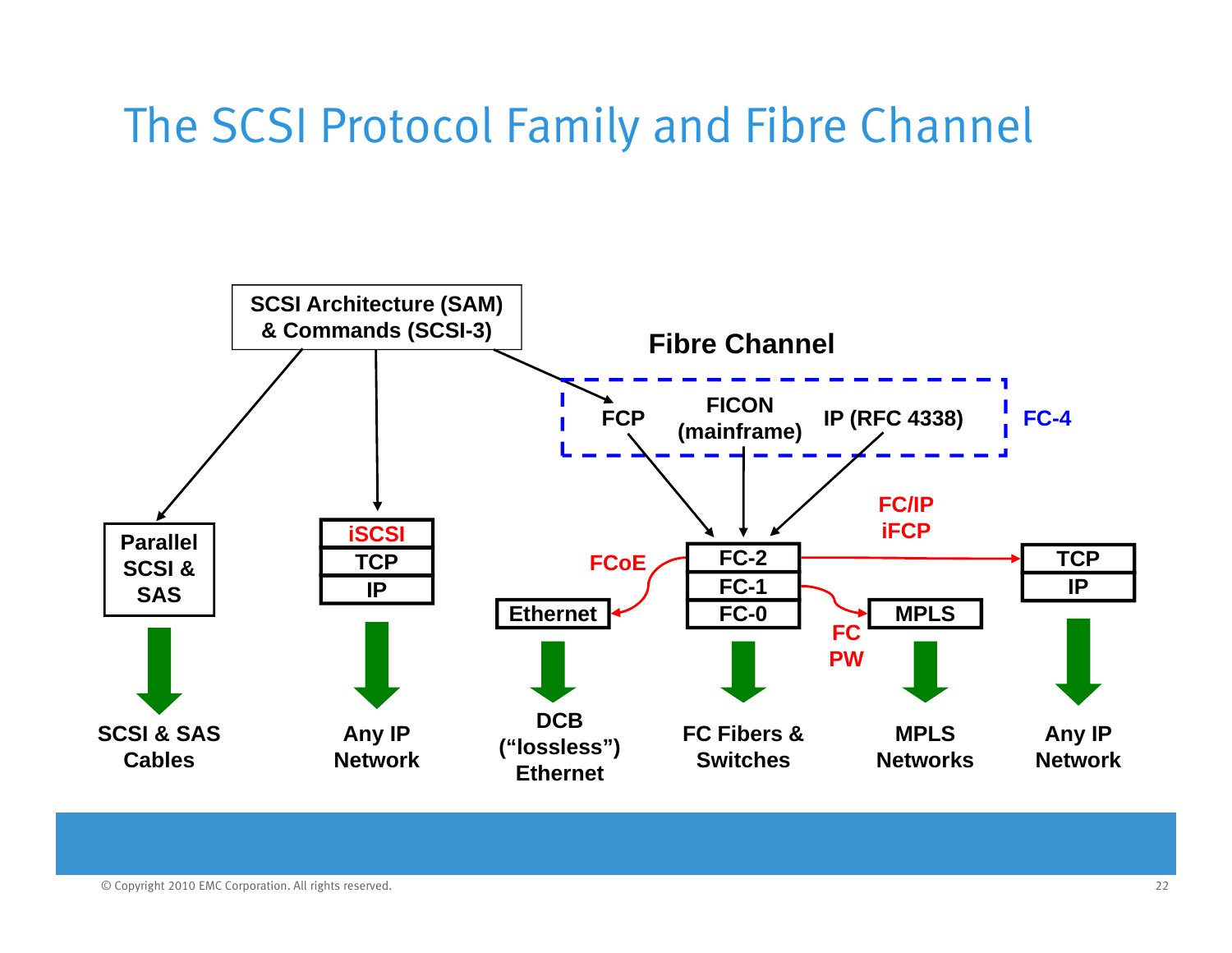### The SCSI Protocol Family and Fibre Channel

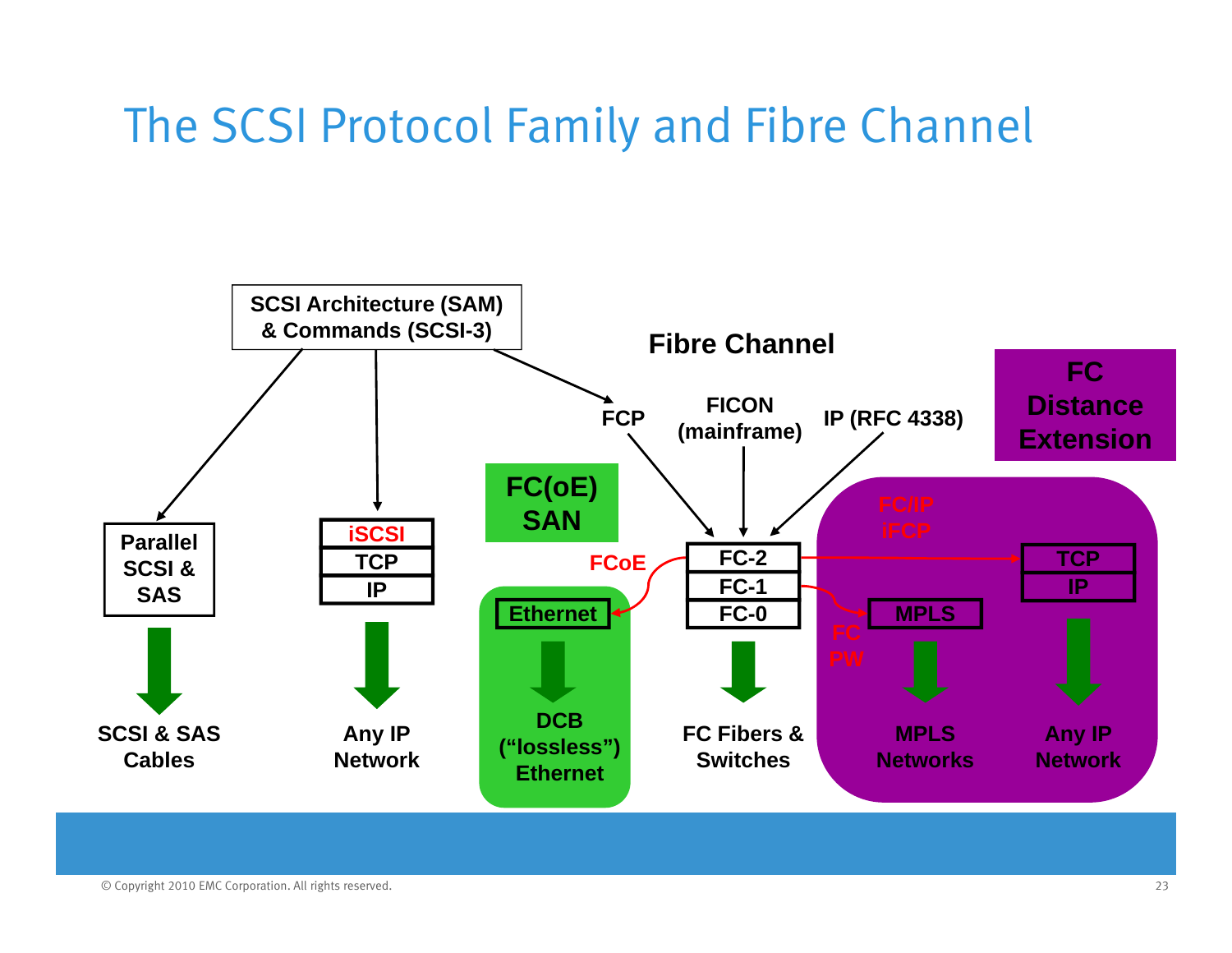### FC Distance Extension

- Always between FC switches (E\_Ports)
	- $-$  Primarily for storage replication (sync or async)
- Problem: Credit based flow control is distance sensitive
	- $-$  Solution: FC switches can provide additional buffering and credits
- 1. Simple: Extend native FC inter-switch link
	- $-$  Dark fiber or xWDM, no flow control (FC link control passed through)
- 2. Transparent: FC GFPT and FC pseudowire (pause/resume)
	- GFPT: (Asynchronous) Generic Framing Procedure Transparent
	- $-$  FC PW (pseudowire): Extend FC over MPLS
- 3. Gateway-based: FC/IP and iFCP (TCP/IP)
	- $-$  TCP used for reliable delivery and flow control
	- Not transparent: Gateways used at extension endpoints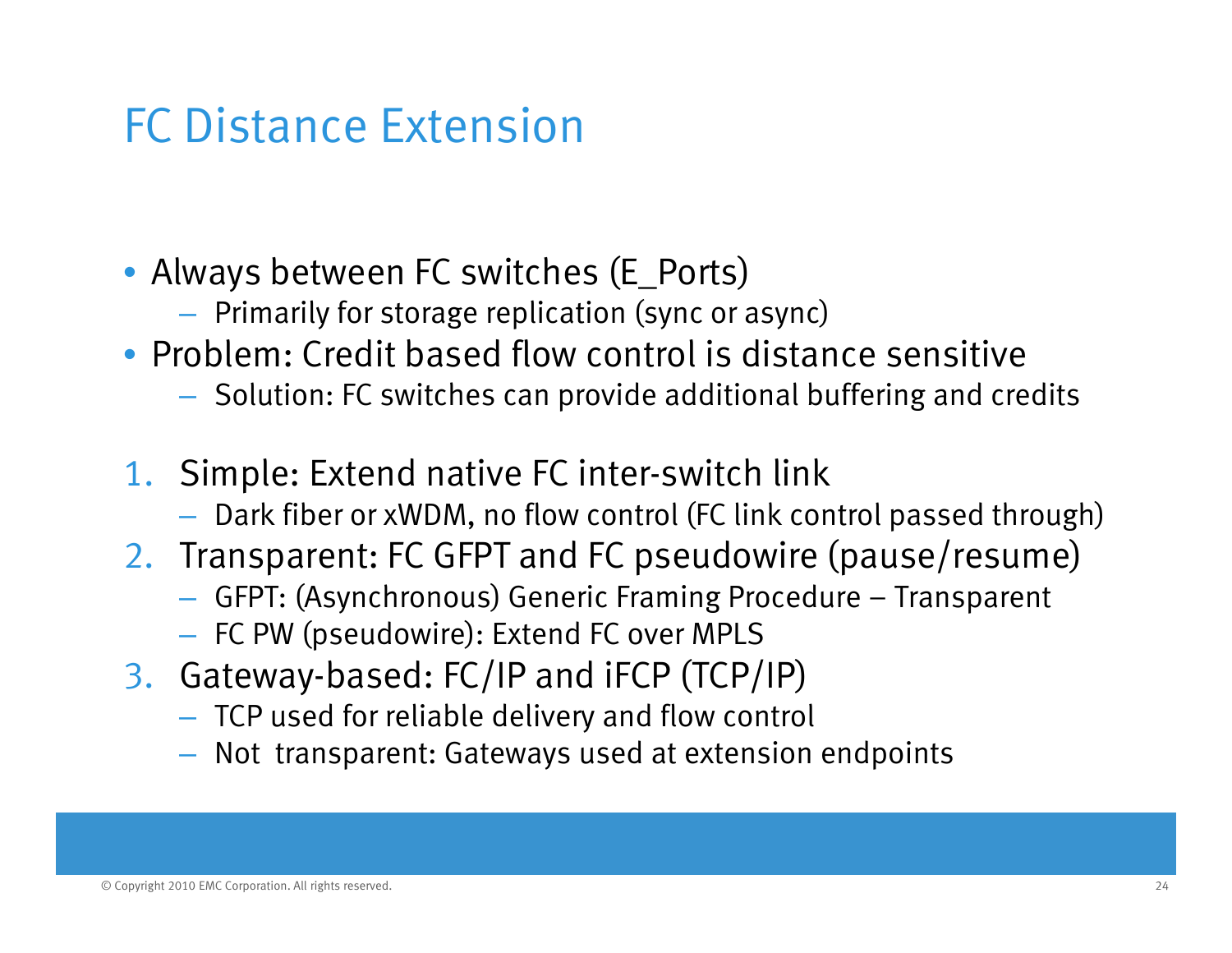### FC Pseudowire (PW): FC over MPLS

- FC-PW: Based on FC-GFPT transparent extension protocol
- FC GFPT: Transport Generic Framing Protocol (Async)
	- Just send the 10b codes (from 8b/10b links)
	- $-$  Add on/off flow control (ASFC) to prevent WAN link "droop"  $\,$
	- Used over SONET and similar telecom networks.
- FC-PW: Same basic design approach as FC-GFPT
	- Send 8b codes, use ASFC flow control
		- Original PW design used TCP-class flow control, replaced by ASFC
	- $-$  FC link control: separate packets
		- PW control word distinguishes control packets from data
	- IDLE suppression on WAN
	- $-$  Tight timeout for link initialization (R\_T\_TOV: 100ms rt)
- Notes: FC-PW is \*new\* and not currently specified for 16GFC
	- 16GFC (in development) uses 64b/66b encoding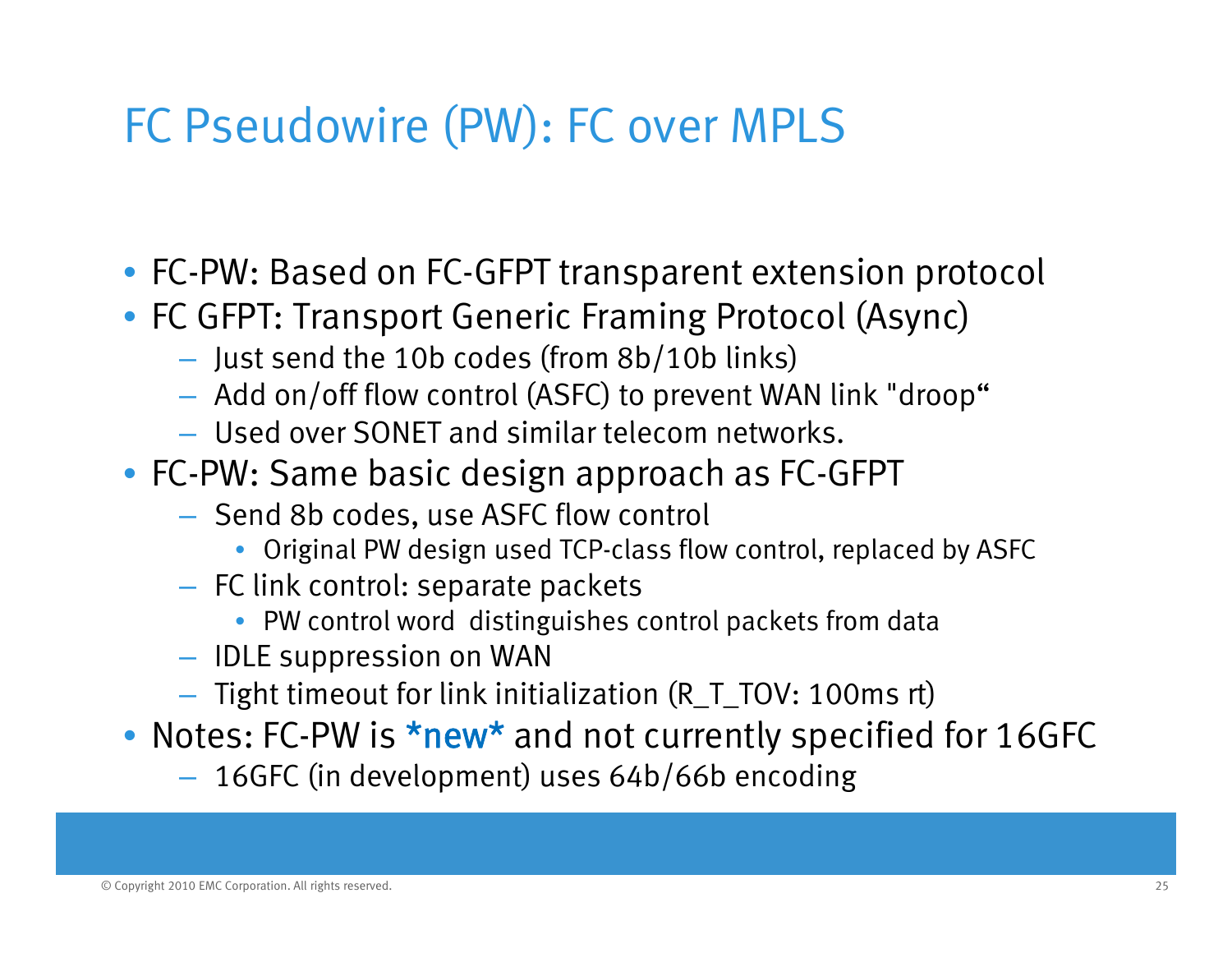### FC/IP and iFCP

- FC Switch to FC Switch extension via TCP/IP
	- E\_D\_TOV timeout (typically 1 sec rt) must be respected
	- $-$  Protocols include latency measurement functionality
- FC/IP: More common protocol
	- $-$  Only used for FC distance extension
- iFCP: More complex specification
	- $-$  FC distance extension: iFCP address transparent mode
	- $-$  <code>iFCP</code> not used for connection to servers or storage  $\,$ 
		- iFCP address translation mode (specified for this usage): Deprecated (Historic)
- iSNS name server used to set up iFCP
	- $-$  iSNS can also be used with iSCSI
	- $-$  FC/IP has to be preconfigured
- iFCP is going away (being replaced by FC/IP in practice)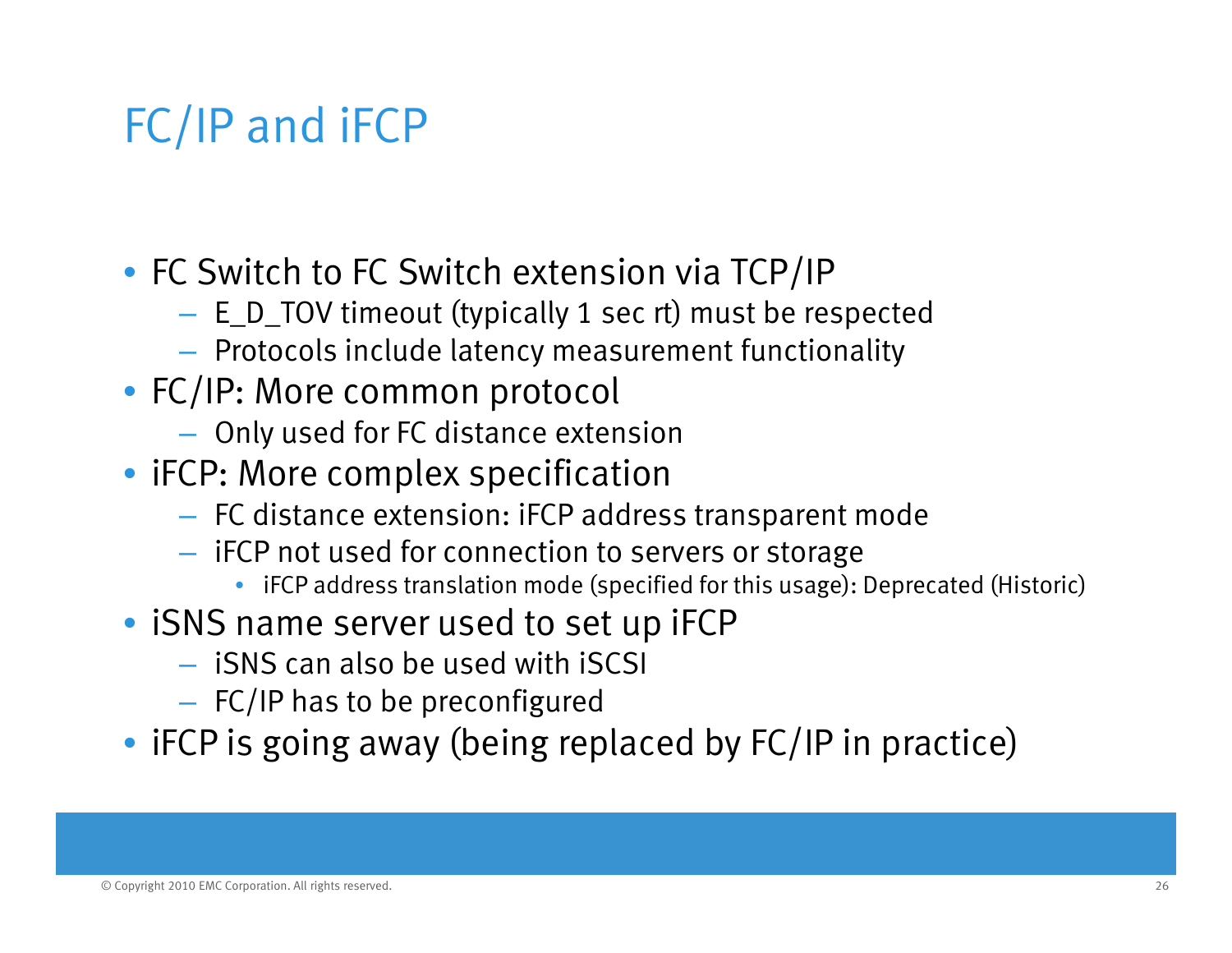### FC/IP Network Customer Examples: Asynchronous Storage Replication

- Financial Customer A (USA):
	- $~\sim$ 2 PB (Peta Bytes !) of storage across 20 storage arrays (per site)
	- 5 x OC192 SONET = 50 Gb WAN @ 30 ms RTT (1000mi)
		- $\bullet\;$  Network designed for  $\,\flat\,70$  % excess capacity
- Financial Customer B (USA):
	- $~\sim$ 5 PB of storage across 30 storage arrays (per site)
	- 2 x 10 Gb DWDM wavelengths @ 20ms RTT (700mi)
		- Network designed for > 50% excess capacity
- Financial Customer C (Europe):
	- ~0.7 PB (700 TB) across 9 arrays (per site)
	- 1 x 10 Gb IP @ 15ms RTT (500mi)
		- Current peak is 2 Gb/s of 6Gb available; WAN shared w/ tape
		- Network designed to support growth for 18 months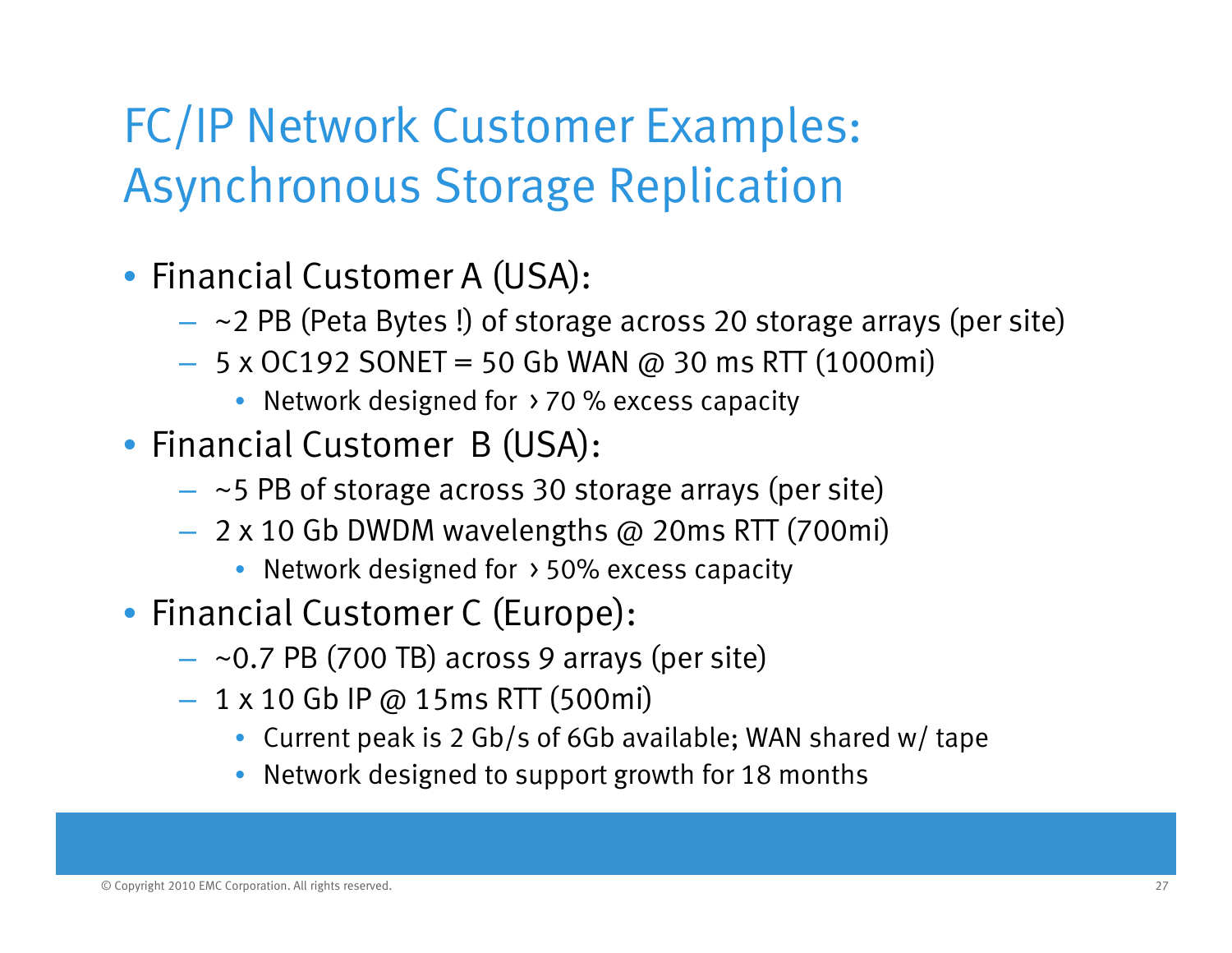### FC/IP Network Customer Examples: Asynchronous Replication Details

- Typical Data Center connectivity:
	- $-$  Fibre Channel: Array to FC switch (FC interface)
	- $-$  Ethernet: FC switch (FC/IP interface) to WAN equipment
		- "I" in IP: Internetwork
		- FC switches don't need WAN interfaces  $\mathbb {O}$
- Customer Examples: two concurrent replication legs
	- $-$  Synchronous leg (max 200km/125mi) to bunker site
	- Asynchronous leg (longer distance) to recovery site
	- $\mathcal{L}_{\mathcal{A}}$ – Descriptions on previous slide: Asynchronous leg
- Primary site disaster: Recover latest data from bunker
	- No data loss (Recovery Point Objective = zero)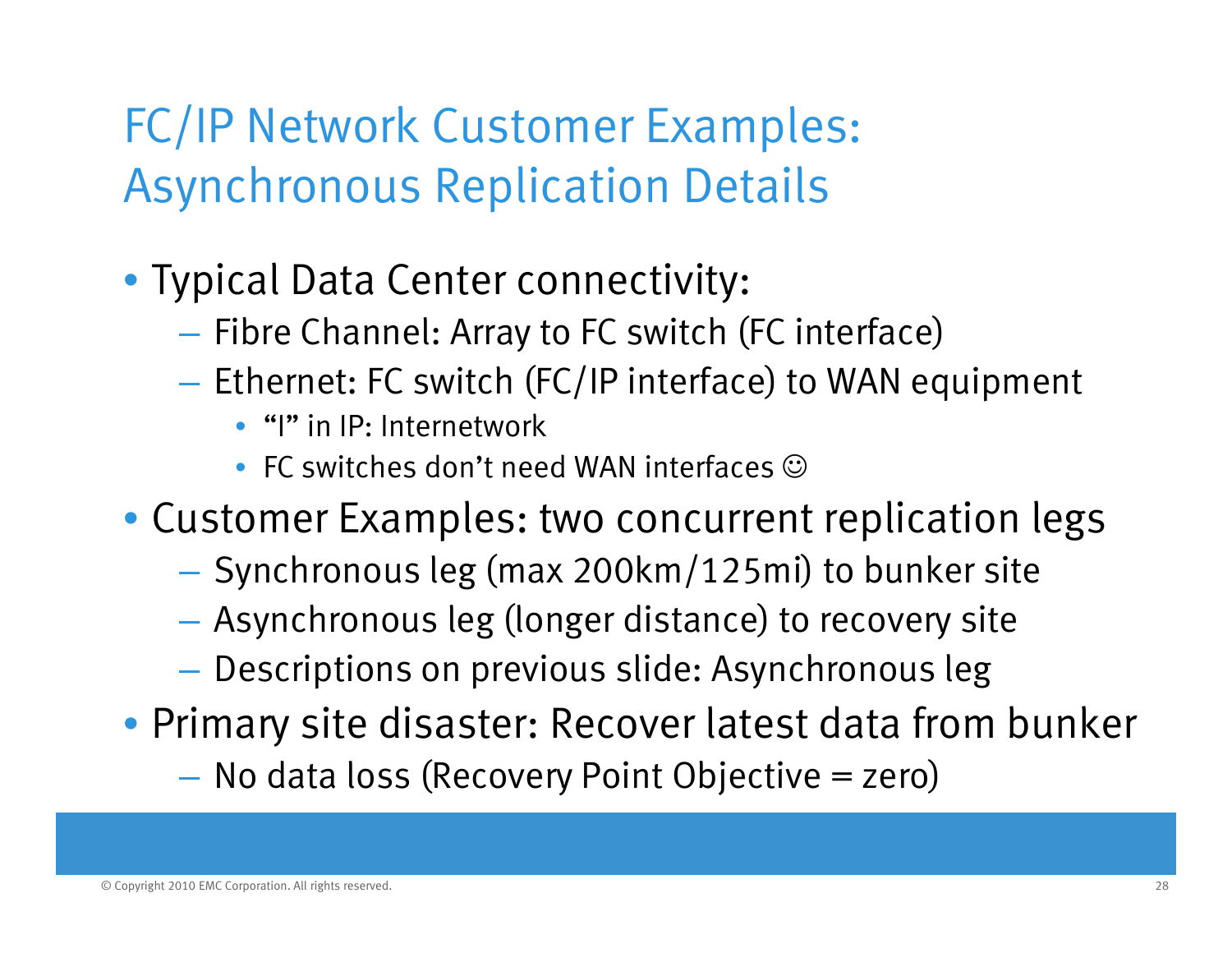### The SCSI Protocol Family and Fibre Channel

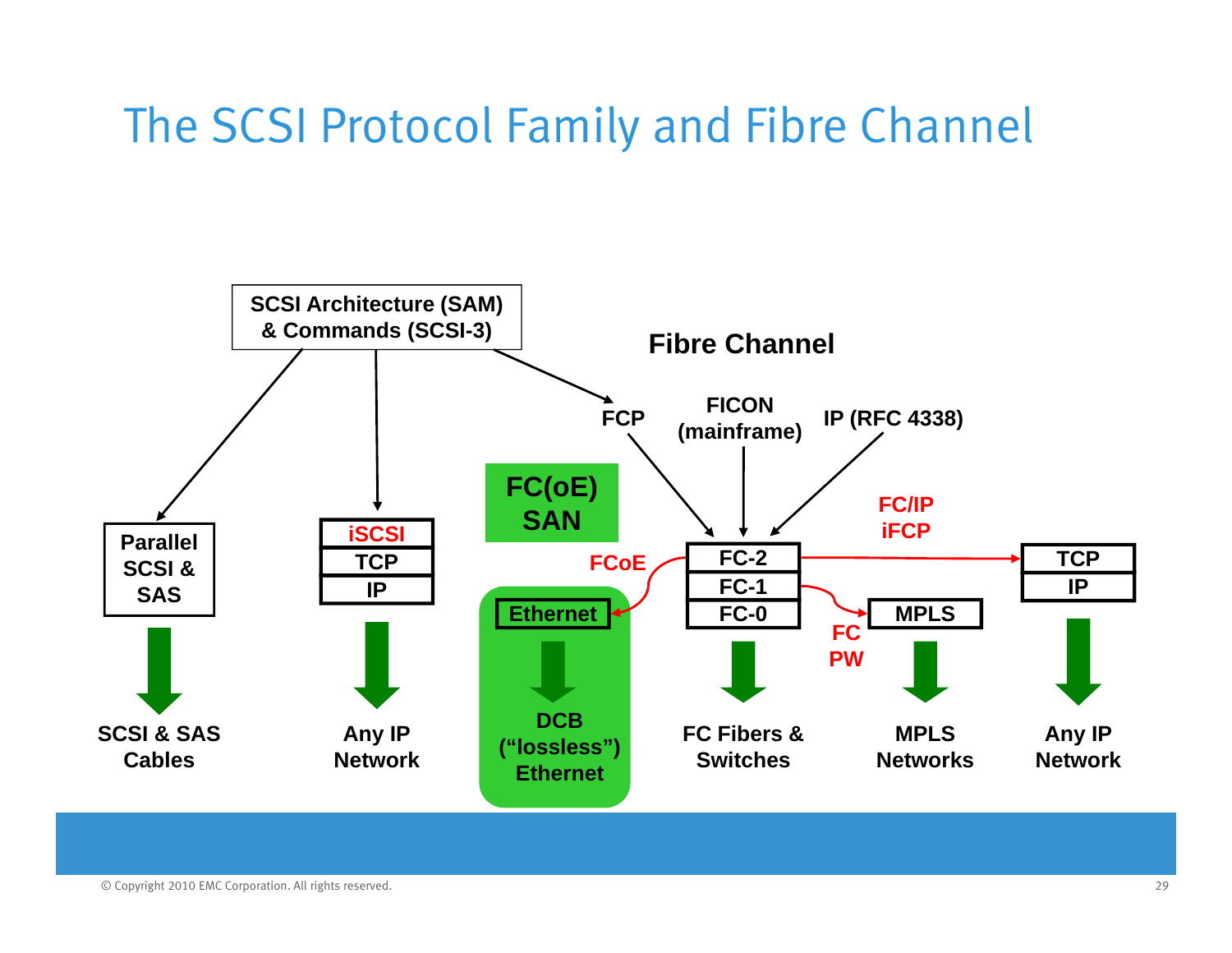### FCoE: Fiber Channel over Ethernet

- Use Ethernet for FC instead of optical FC links
	- $-$  Encapsulate FC frames in Ethernet frames (no TCP/IP)
		- Requires at least baby jumbo Ethernet frames (2.5k)
	- $-$  Requires "lossless" (DCB) Ethernet and dedicated VLAN
		- Should dedicate bandwidth to VLAN avoid drops and delays
- FIP (FCoE Initialization Protocol): Uses Ethernet multicast
	- Ethernet bridges are transparent: Potential link has > 2 ends !!
	- $-$  FIP discovers virtual ports, creates virtual links over Ethernet
- FCoE is a Data Center technology:
	- Typically server to storage, leverages FC discovery/management
	- Can also be used to interconnect FC/FCoE switches
- FCoE: Not appropriate for WAN
	- Need DCB ("lossless") Ethernet WAN service
	- $-$  FIP use of multicast does not scale well to WAN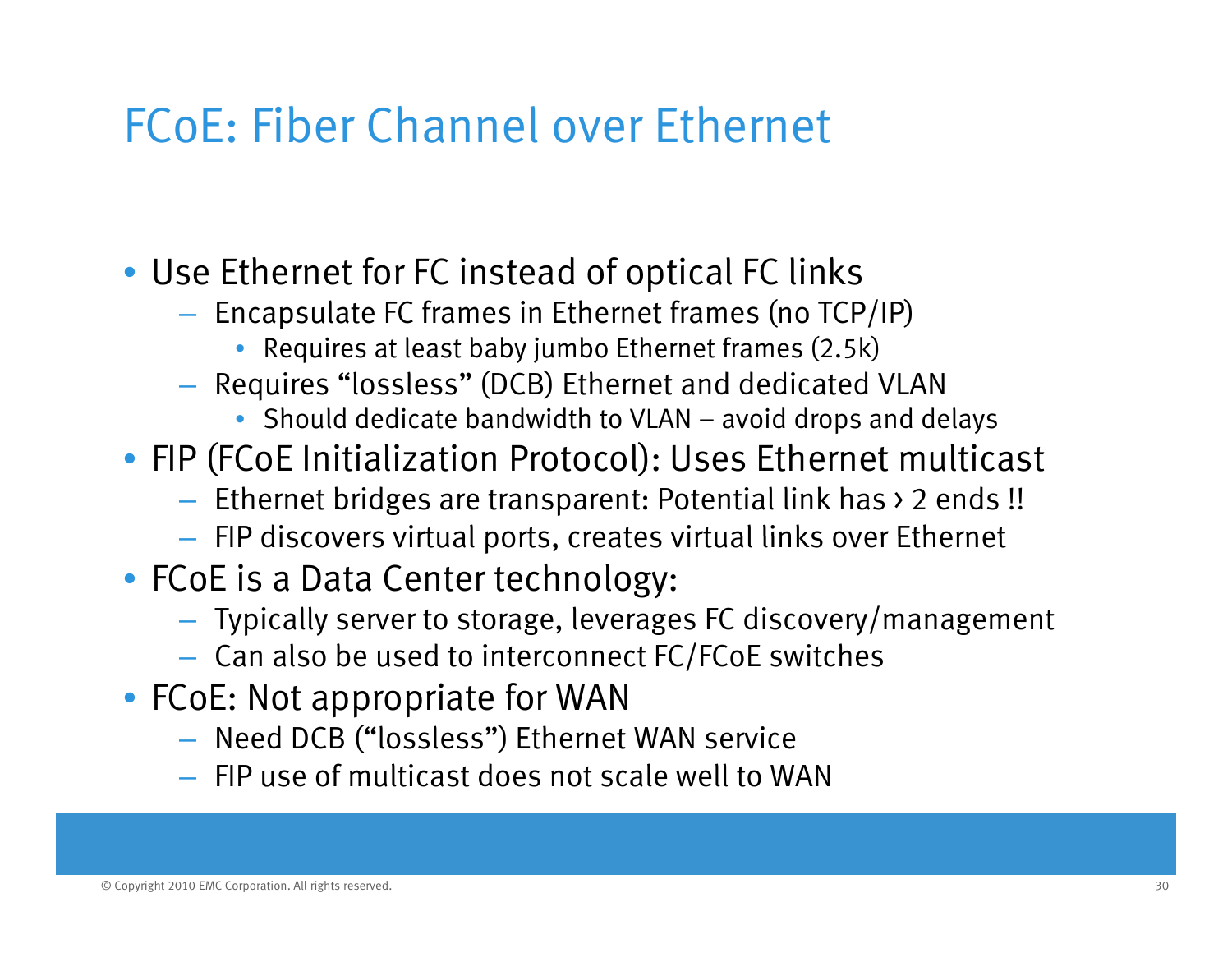# FCoE: Before



**-**Ethernet Fibre Channel

- Two separate networks
	- Ethernet LAN—server network connectivity
	- Fibre Channel SAN—server-to-storage access
- Ethernet and Fibre Channel networks are distinct technologies with different…
	-
	- Protocols
	- Management tools
	- Cabling
	- Interface cards
- Multiple networks require…
	- Unique equipment (cabling, switching infrastructure, adapters)
	- More people to manage and support two different technologies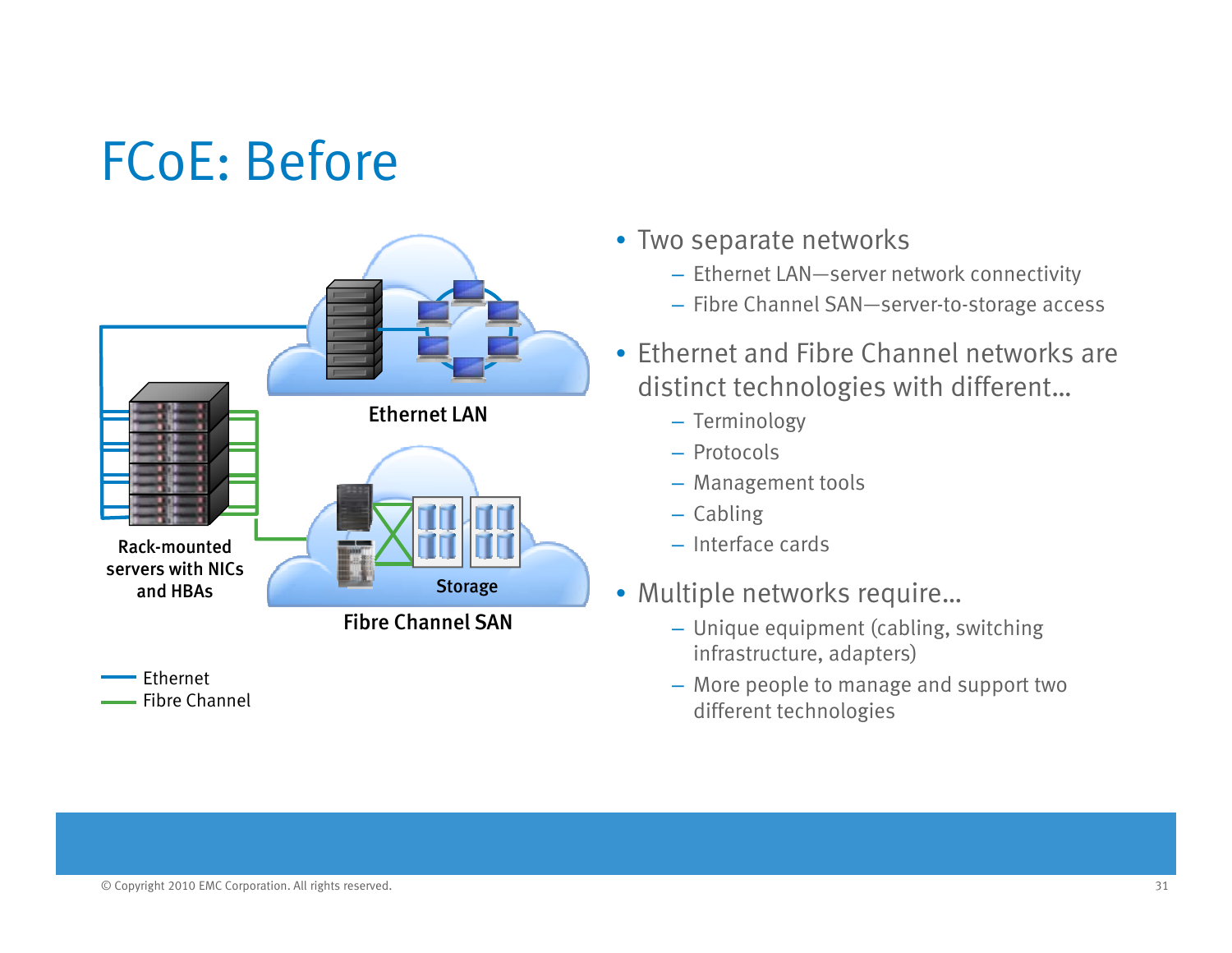## FCoE: After



10 GbE/FCoE  $-10$  GbE Fibre Channel

- $\bullet$  10 Gigabit Ethernet (10 GbE) emerging as a converged
	- Ideal for large enterprises and service providers
	- Many storage applications –require > 1 Gigabit Ethernet bandwidth
	- Multiple storage protocols, e.g., iSCSI and FCoE
- • Deployable today with FCoE
	- And other storage protocols –
- Transition over time to converged networks & storage
	- Not all-at-once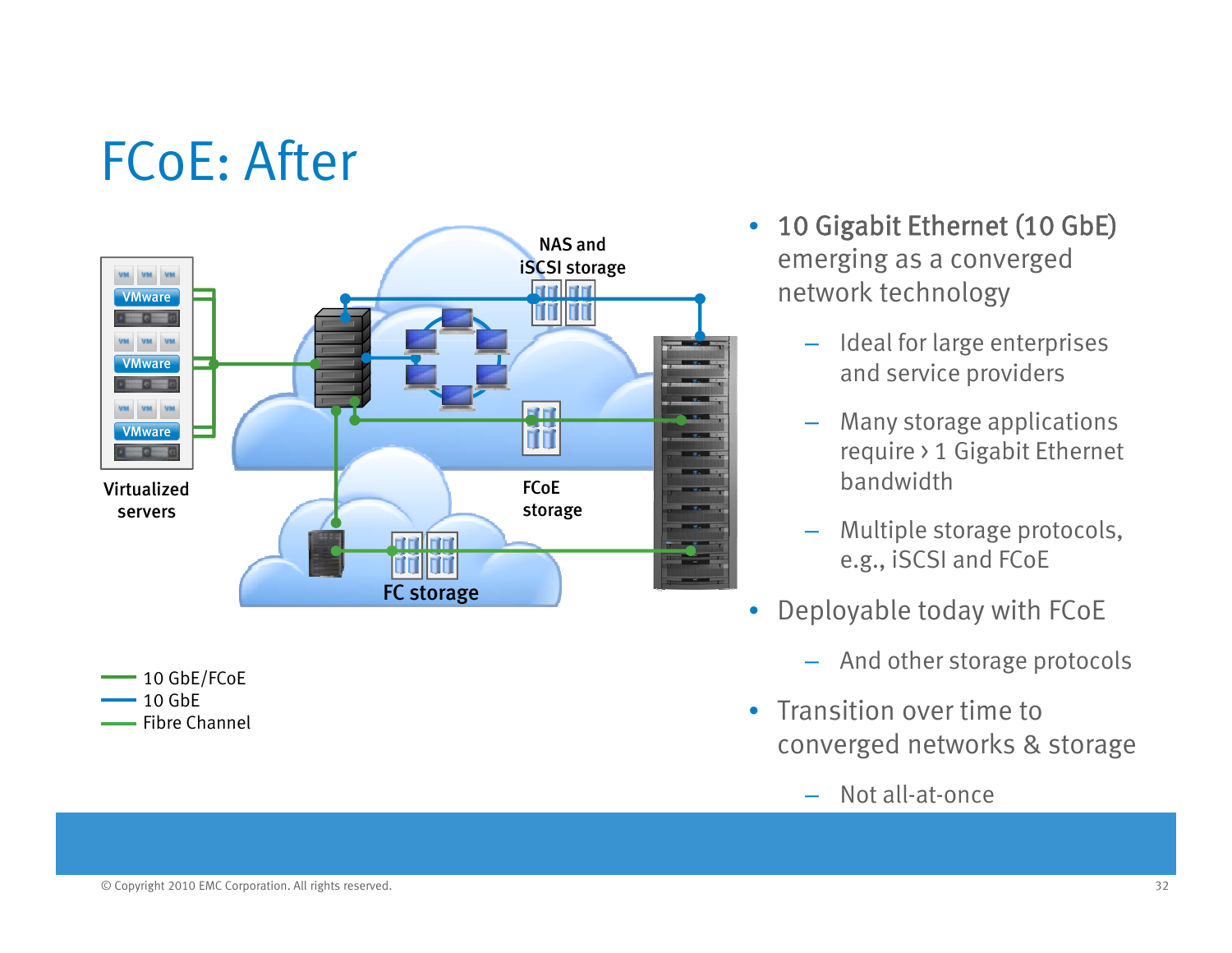### DCB Ethernet and Converged Networks

- DCB (Data Center Bridging) Ethernet consists of:
	- $-$  PFC (Priority based Flow Control): Pause per traffic class
	- $-$  ETS (Enhanced Transmission Selection): Bandwidth per traffic class
	- $-$  CN (Congestion Notification): Source backpressure at layer 2
	- DCBX (Data Center Bridging Capability Exchange): Negotiate usage
- FCoE \*requires\* DCB Ethernet
	- $-$  DCB eliminates packet drops
	- $-$  FC (and hence FCoE) is \*very\* drop-sensitive
- DCB: Useful for iSCSI and other TCP-based protocols
	- $-$  Avoids interference across traffic classes (e.g., consistent RTT)
	- $-$  Removes packet drops that would cause TCP backoff
- Convergence: Additional network management required
	- $-$  E.g., Configure bandwidth and priorities for traffic classes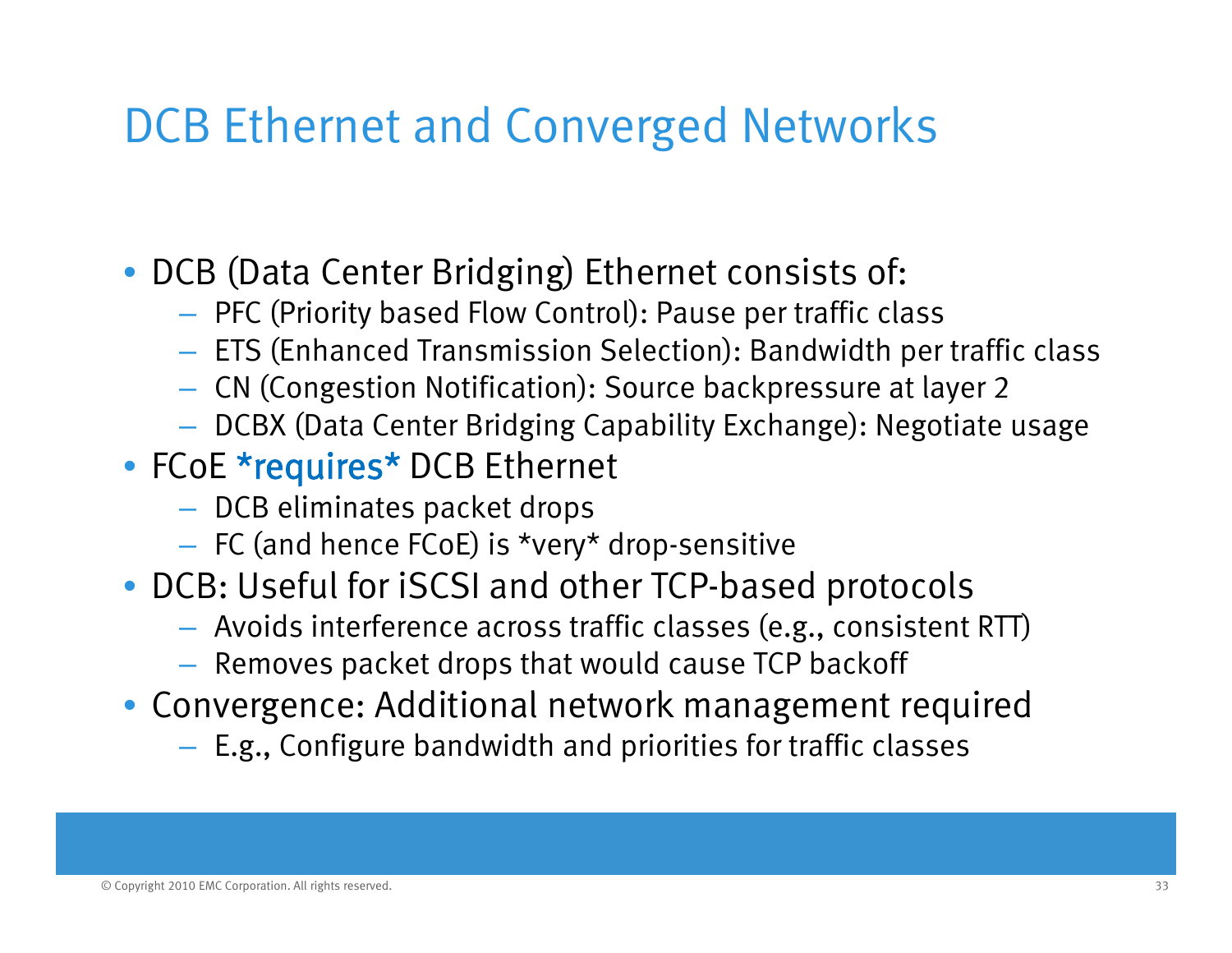### Conclusion

#### • Storage Area Network functionality

- Server to storage access
- $-$  Storage replication
- SAN protocols (access, and basis for replication)
	- IP SAN: iSCSI
	- FC SAN: FC (and FCoE)
- Types of FC distance extension
	- $-$  Simple: Dark fiber and WDM
	- $-$  Transparent: FC GFPT and FC PW
	- $-$  Gateway: FC/IP and iFCP
- Storage can generate a lot of network traffic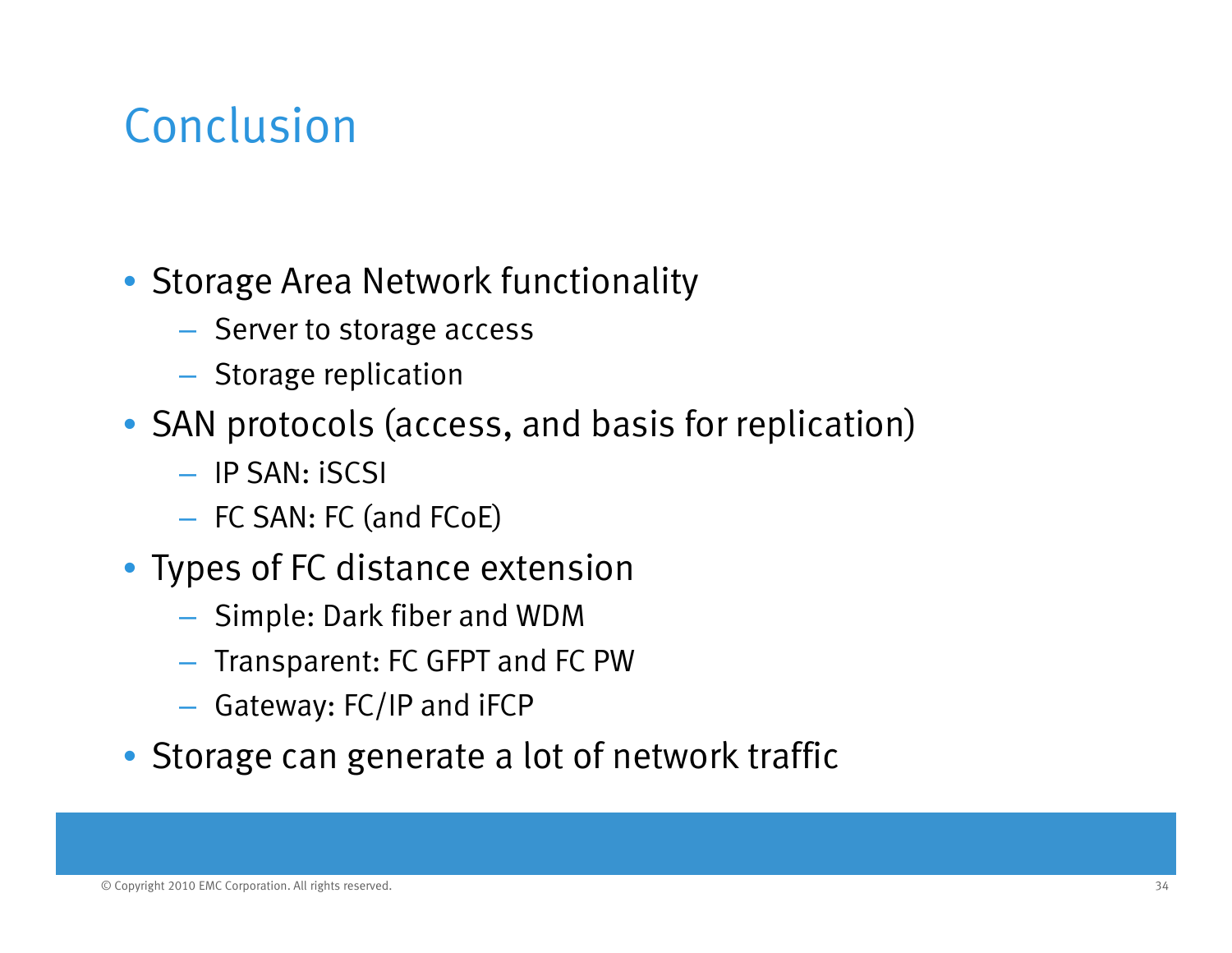### The SCSI Protocol Family and Standards Orgs.